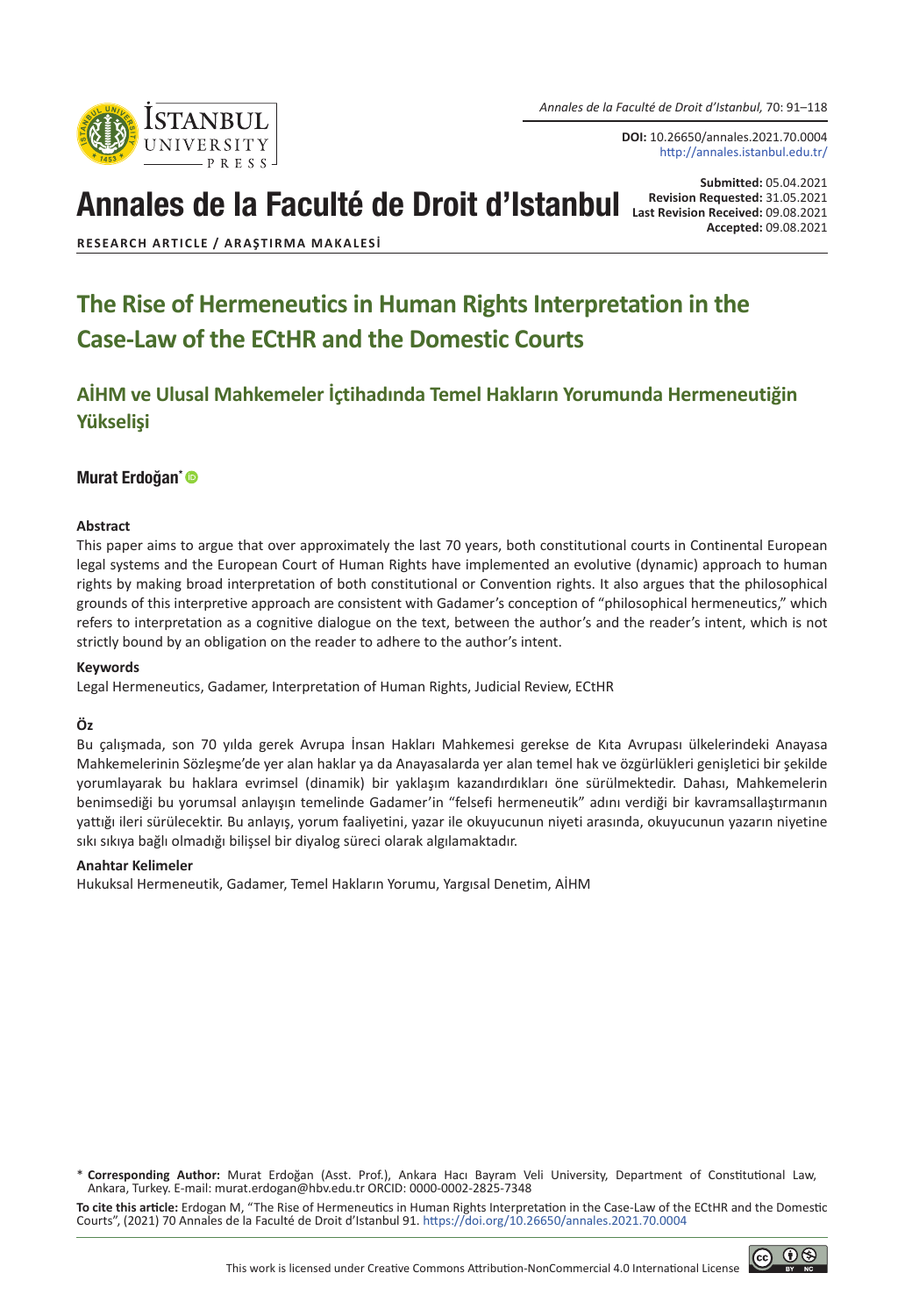# **The Rise of Hermeneutics in Human Rights Interpretation in the Case-Law of the ECtHR and the Domestic Courts**

### **Introduction**

This paper aims to argue that the philosophical grounds of the European Court of Human Rights' (hereinafter ECtHR) current interpretive approach to human rights corresponds to Gadamer's new hermeneutics, which refers to interpretation as a cognitive dialogue on the text, between the author's and the reader's intent, which is not strictly bound by an obligation on the reader to adhere to the author's intent.<sup>1</sup>

The protection of human rights by judiciary constitutes a significant part of rights protection in the contemporary legal culture of Europe. This is mostly because of the rise of constitutional review, which began in the United States and then spread all over continental Europe, starting from Germany after the Second World War and to East Central European countries in the post-communist era, which is the so-called *expansion of judicial review*. <sup>2</sup> However, it would not be wrong to say that judicial interpretation of constitutional rights is not the only determinant factor in a legal system when it comes to protecting human rights. The success of the protection for human rights also depends on civil society's power to protect these rights and the efficiency of political participation through democratic institutions.3 This debate over who protects human rights – courts or people- has been and continues to be the dominant controversy since human rights emerged as a legal concept both domestically and internationally.

To shed a light upon this dichotomy is only a completion of half of the task of showing the significance of interpretation. In order for there to be protection of human rights, there should also be an integrated interpretive approach to rights for common and civil law systems' judiciary, which they can embrace no matter how they are designed. On that matter, Dworkin and Gadamer's similar views on interpretation contemporarily become much more visible than ever in judicial interpretation of human rights within European judiciaries. Indeed, Dworkin's interpretive theory bore a striking resemblance to the work of Gadamer, particularly in terms of interpretation.4 The common point of these two philosophers is that the process of interpretation and understanding is based on the idea that it is a free activity of the interpreter herself/himself. This is the so-called "*philosophical hermeneutics*," which

<sup>1</sup> Hans-Georg Gadamer, 'Classical and Philosophical Hermeneutics' (2006) 23 (1) Theory, Culture And Society 29, 45

<sup>2</sup> Tom Ginsburg, Judicial Review In New Democracies Constitutional Courts In Asian Cases (1st edn, Cambridge University Press 2003) 3

<sup>3</sup> For an argument that rights could be best protected through democratic institutions and processes, see, Richard Bellamy, Political Constitutionalism: Republican Defence of the Constitutionality of Democracy (Cambridge University Press 2007)

<sup>4</sup> For e.g., Paolo G. Annino, An Evaluation Of Ronald Dworkin's Hermeneutical Theory Of Law (Dphil Thesis, Fordham University 1997) 3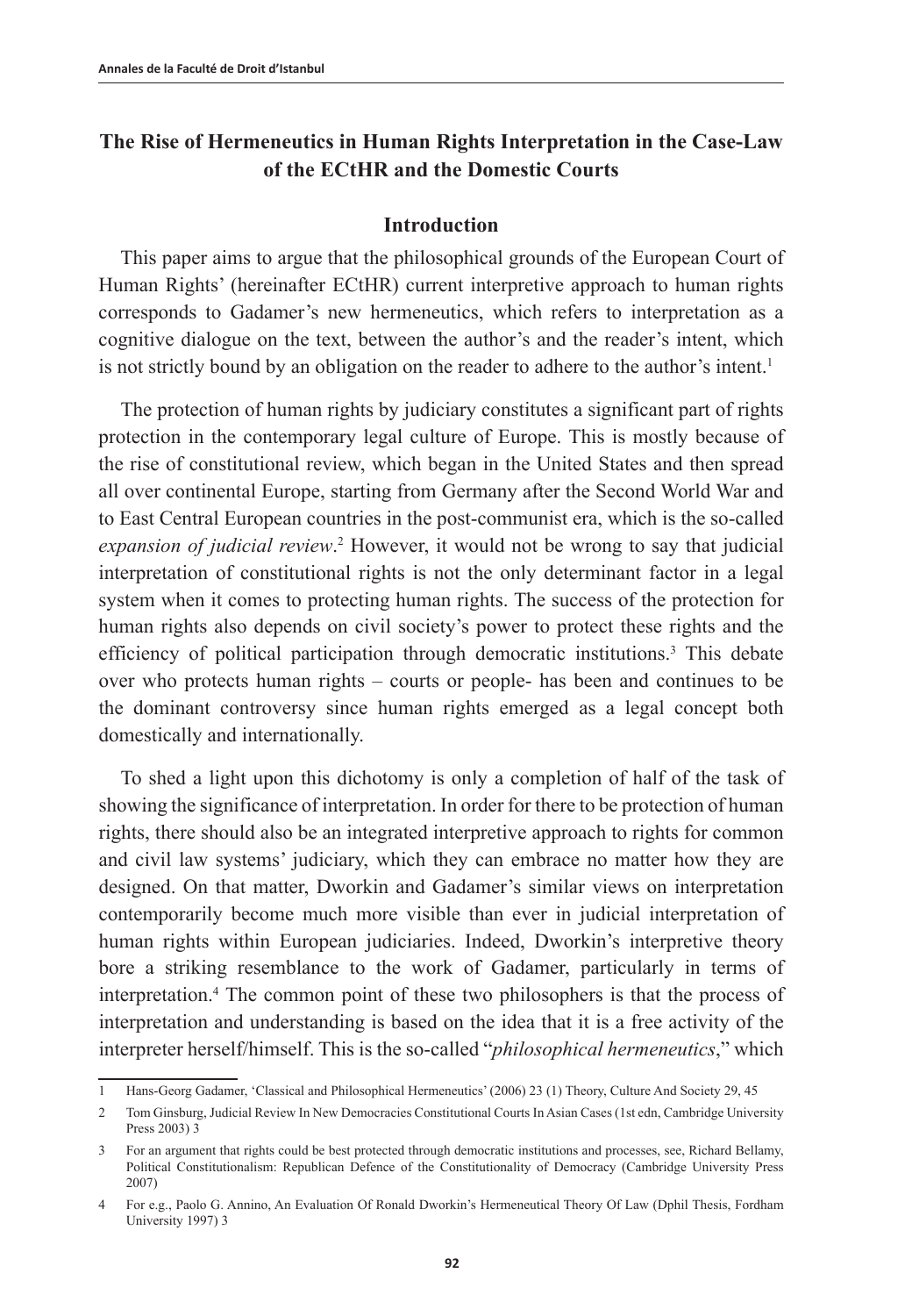constitutes a background of a particular method for human sciences. Therefore, it is crucially important to clarify these ideas for a better understanding of human rights interpretation.

## **I. The Reasons for Adopting a Hermeneutical Approach to Interpretation of Human rights**

Constitutional judicial review<sup>5</sup> has developed dramatically over the last century.<sup>6</sup> It follows from this that a particular form of judicial review has been expanding its authority and jurisdiction; a rights-based approach to adjudication has been displacing the previous goal-based or duty-based approaches.<sup>7</sup> Though a great number of Anglo-American scholars criticize it harshly, $<sup>8</sup>$  it is necessary to demonstrate why it is</sup> unavoidable in today's democracies that there is an expansion of judge-making law through judicial interpretation and what the consequences of this development are for the interpretive positions of courts.

# **A. The Dichotomy Between Political (or Popular) and Legal Constitutionalism**

The background for the evolution of the interpretation of rights to be described has been a controversy among legal scholars since the second half of 20<sup>th</sup> Century to present day over who protects human rights – courts or legislations- though it has grown old and tired today.<sup>9</sup> In this section, I will try to sketch distinctive features of this debate as a controversy between legal and political constitutionalism.

According to Montesquieu, those who form the judicial power will not make law; they will be "only the mouth that pronounces the words of the law." Similarly, in the 18th Century, Jeremy Bentham used the term "judiciary law" to describe the position that a judge should make the law rather than declaring the existing law, a judicial approach he disagreed with.10 As Cappelletti accurately argues, the scope of

<sup>5</sup> By using the term judicial review, I am making a reference to constitutional review, which involves constitutionality of norms and acts of state. Thus the term judicial review used here is not in administrative sense, but in constitutional sense. However, it is very hard to distinguish these two in common law systems to the contrary to Continental European legal systems, yet, judicial review of administrative acts by courts is on the rise and expanding its boundaries as well as constitutional review. For the rise and expansion of administrative judicial review in United Kingdom, see Mark Elliot, The Constitutional Foundations of Judicial Review (Hart Publishing 2001) 1-3, 17-19

<sup>6</sup> Ginsburg (n 2) 3

<sup>7</sup> I am borrowing this terminology from Dworkin, for rights-based approach as well as duty-based and goal-based approaches, see Ronald Dworkin, Taking Rights Seriously (Harvard University Press 1978) 90-96

<sup>8</sup> For an ultimate overview for these criticisms see, Jeremy Waldron, 'The Core of The Case Against Judicial Review' (2006) 115 (6) The Yale Law Journal., 1346, 1348-1353, for two significant works on the case against judicial review, also see, Mark Tushnet, Taking the Constitution Away from The Courts (Princeton University Press 1999), particularly, 153-156, Larry Kramer, The People Themselves: Popular Constitutionalism and Judicial Review (Oxford University Press 2004)

<sup>9</sup> Kent Roach, 'The Varied Roles of Courts and Legislatures in Rights Protection' in Murray Hunt, Hayley J. Hooper and Paul Yowell (eds) *Parliaments and Human Rights Redressing the Democratic Deficit* (Hart Publishing 2015) 405

<sup>10</sup> Mauro Cappelletti, The Judicial Process in Comparative Perspective (Clarendon Press 1989) 3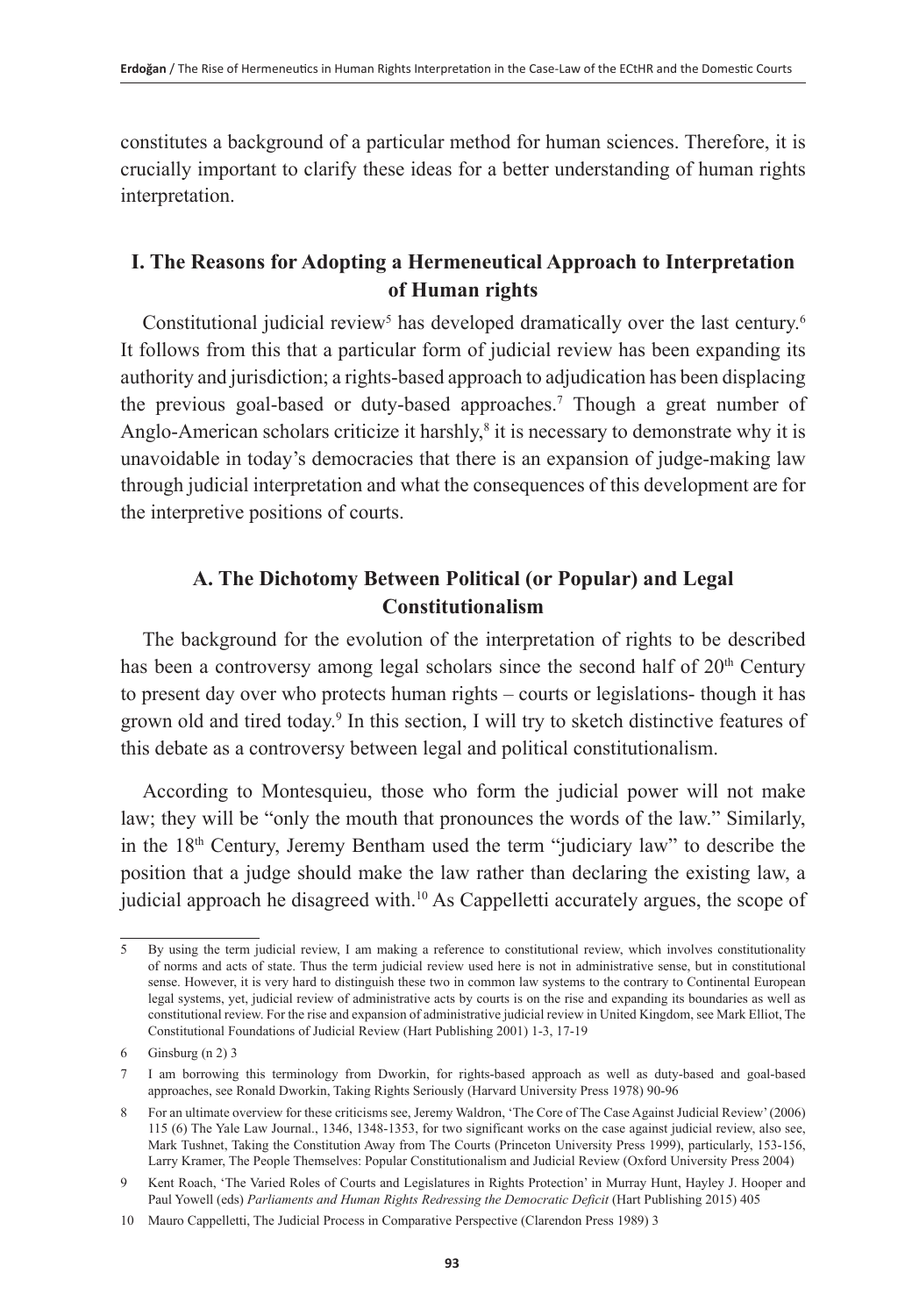judiciary law has undergone an enormous expansion since those thinkers' days.11 The underlying reason of this is that the twentieth century brought something different to the world's conception and understanding of law. Contrary to Bentham and Montesquieu's views, law under legislation was not perfect at all; in fact, without leaning towards a moral ground, these modern institutions posed a great danger of democracy turning into a majoritarian tyranny, which is likely to cause horrible consequences, such as those that became evident during World War II.12 This simply sank legal scholars around the whole world into a great despair and led to emergence of legal realism and critical legal thought.13

Critical legal thinkers thought that there was an inevitable vagueness implicit in the nature and concept of law which led to understanding of law under political terms as it is surrounded by ambiguities. Under this postmodern approach, the concept of law had begun to be seen as equal with politics<sup>14</sup> until famous legal philosopher Ronald Dworkin made an attempt to rescue the reputation of law. His grasp of law as an interpretation was clearly an objection against such views of law as an indeterminate concept.

According to Dworkin's legal philosophy, law can be best understood as an interpretive concept.<sup>15</sup> Whereas a traditional approach to law considers that interpretation is necessary to resolve the ambiguities caused by textual materials such as a word, a clause, or a rule and to choose between alternative reasonable determinations of the meaning,<sup>16</sup> Dworkin held an account that interpretation should be studied as a general activity in law, i.e., a mode for knowledge.17 Considering interpretation as a general activity in the judicial process inevitably brings out the fact that every case is a hard one and every case is a matter of interpretation. According to him, interpretive concepts are of a special kind whose correct application depends not on a fixed criteria or an instance-identifying decision procedure but rather on the normative or evaluative facts that best justify the total set of practices in which that concept is used.18 That is to say that Dworkin's interpretive account has put the judiciary into a crucial position to define the legal meanings of constitutional texts.

<sup>11</sup> ibid 3

<sup>12</sup> For a similar argument see e.g. William Scheuerman, Carl Schmitt: The End of Law (Rowman&Littlefield Publishers 1999) 139

<sup>13</sup> For cases of legal realism of 1920's American legal thought and its revival under the name of critical legal thought, see, John Hasnas, 'Back to the Future: From Critical Legal Studies forward to Legal Realism, or How not to Miss the Point of Indeterminacy Argument' (1995) 45 (84) Duke Law Journal 84, 86-98

<sup>14</sup> For the sum of thoughts in favour of legal indeterminacy see e.g. Lawrence B. Solum, 'Indeterminacy' in Dennis Patterson (ed), *A Companion to Philosophy of Law and Legal Theory* (Wiley-Blackwell 2010) 479-491

<sup>15</sup> For e.g. Ronald Dworkin, A Matter of Principle (Harvard University Press 1985) 167-181

<sup>16</sup> Donald E. Bello Hutt, 'Against Judicial Supremacy in Constitutional Interpretation' (2017) (31) Revus, Journal for Constitutional Theory and Philosophy of Law 83, 86

<sup>17</sup> For e.g. Ronald Dworkin, 'Law as Interpretation' 1982 (60) Texas Law Review 179, 182

<sup>18</sup> D. Plunkett and T. Sandel, 'Dworkin's Interpretivism and the Pragmatics of Legal Disputes' 2013 (19) Legal Theory 242, 243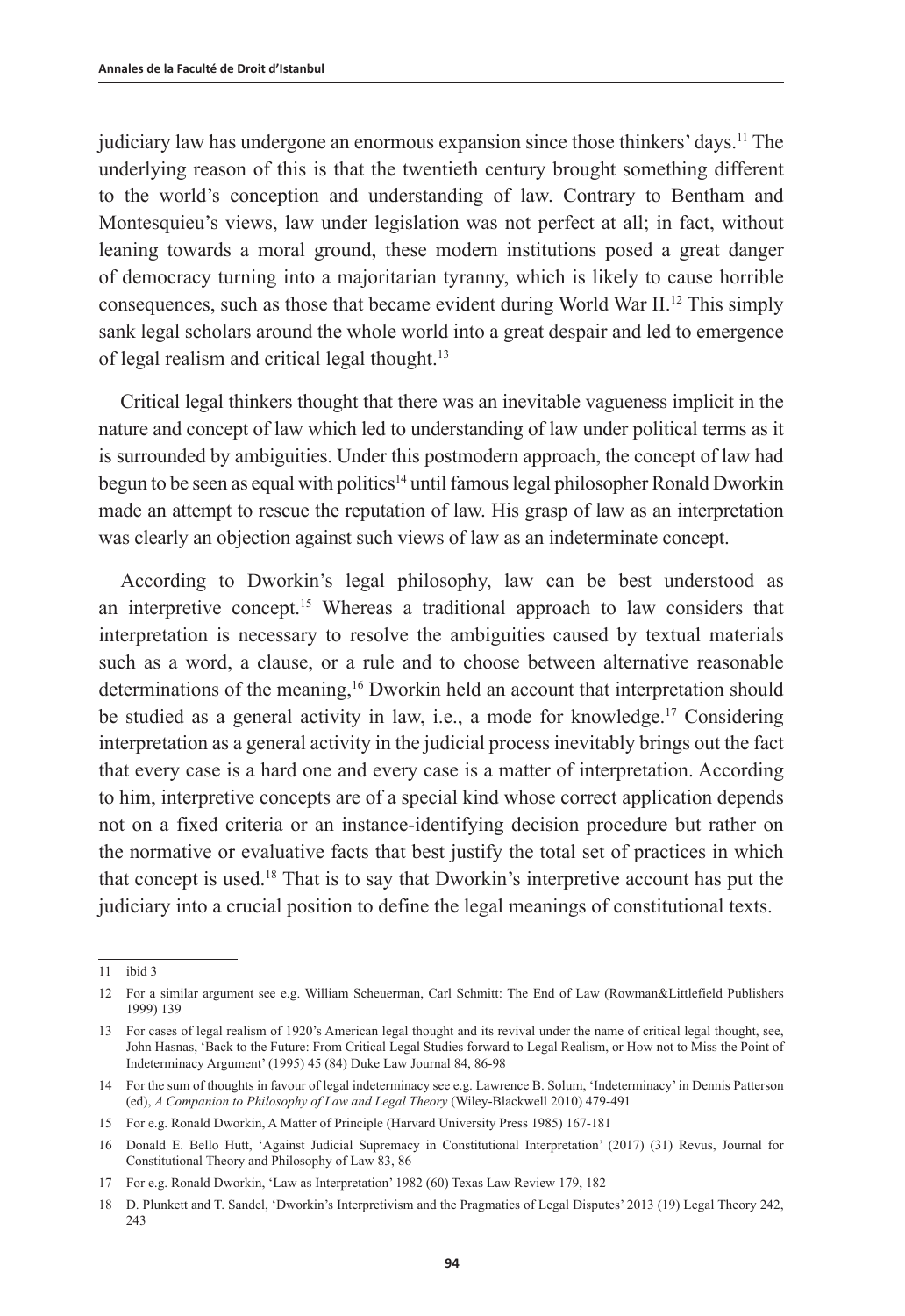Now, there is the other side of coin. Many famous scholars in the United States defend the popular constitutionalism, which means that "the ordinary citizens," rather than the courts, "are the most authoritative interpreters of the Constitution."19 Their criticisms against judicial supremacy and their argument are based on the idea that rights could be best protected by the people themselves rather than the courts, and this positioncannot be ignored. Furthermore, it is possible to see echoes of their popular constitutionalist ideas on the other side of Atlantic as well in the United Kingdom, being defended by Richard Bellamy under the name of political constitutionalism<sup>20</sup> or civic republicanism.

There are some critical approaches to this dichotomy between the cases against and in favour of judicial review. In a creative work by John Hart Ely, he defends a theory of judicial review between interpretivism and non-interpretivism, which he defines the former as the idea that judges deciding constitutional issues should confine themselves to enforcing norms explicit or implicit in the Constitution whereas he defines the latter as courts needing to go beyond that set of references to enforce norms that cannot be discovered within the four corners of the document.<sup>21</sup> Ultimately, he rejects both ideas formed upon judicial review, and instead, he defends a participation-oriented and representation-reinforcing approach of judicial review, $22$ which means a restricted judicial review that scrutinizes democratic participation processes strictly but does not get involved with policy-making. In fact, what he defends is an institutional model middle way between against and in favour of judicial review, but of course as he defends it, it is criticized for being too vague and incomplete.<sup>23</sup>

It is clear that there is a dichotomy of opinion regarding the scope of judicial review. If one speaks of the authority to interpret the constitution belonging to representative bodies elected by the popular will of the people, the inevitable outcome she/he would reach is to be the weak form of judicial review, in which the scope of judicial review is narrow and judicial interpretation of the constitution can be displaced by ordinary legislative majorities in the relatively short run.24 It follows from this that in a weak form of judicial review, the basic method for defining the person who is the ultimate

<sup>19</sup> H.J. Knowles and J.A. Toia, 'Defining 'Popular Constitutionalism: The Kramer versus Kramer Problem' (2014) 42 (1) Southern University Law Review 31, 31

<sup>20</sup> Annabelle Lever, 'Democracy and Judicial Review: Are They Really Incompatible?' (2009) 7 (4) Perspectives on Politics 805, 805-806, also for sum of ideas articulated by political constitutionalists see e.g. Richard Bellamy, 'Political Constitutionalism and The Human Rights Act' (2011) 9 (1) International Journal of Constitutional Law 86, 90-91

<sup>21</sup> John Hart Ely, Democracy and Distrust: A Theory of Judicial Review (Harvard University Press 1980) 1, also it should be carefully pointed out that, in Ely's work, interpretivisim is about the same thing as positivism whereas non-interpretivism is one form of natural law approach. Therefore, in Ely's terminology, contemporary usages of these two words are upside down.

<sup>22</sup> ibid 88

<sup>23</sup> Stanley Conrad Fickle, 'The Dawn's Early Light: The Contributions of John Hart Ely to Constitutional Theory' (1981) 56 Indiana Law Journal 637, 637-638

<sup>24</sup> Mark Tushnet, 'Alternative Forms of Judicial Review' (2003) 101 (8) Michigan Law Review 2781, 2786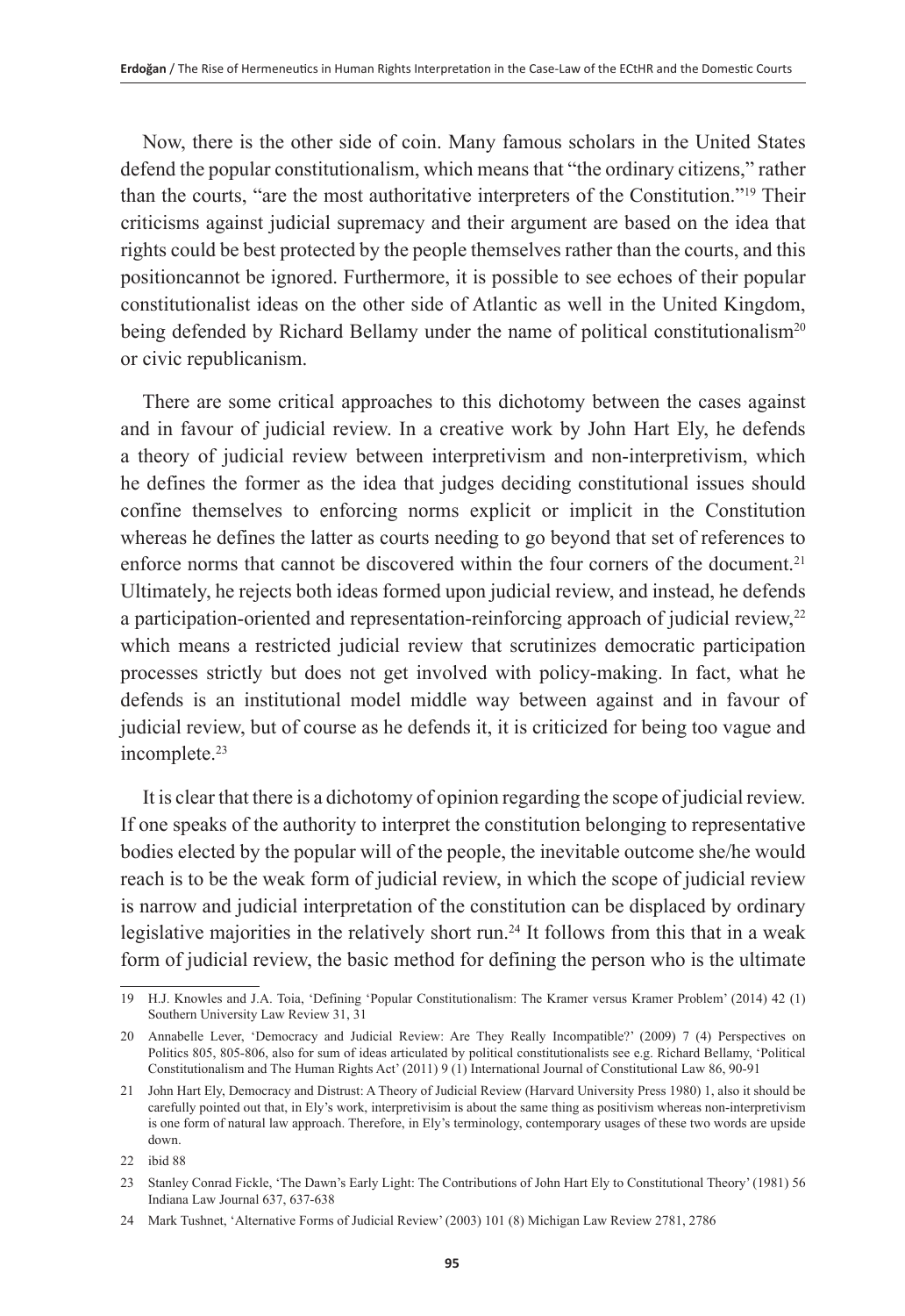interpreter of the constitution is determined through a process of exchange between the courts and legislatures over time,<sup>25</sup> which brings out a moderate dialogue between these two. Conversely, if one argues that judges are in a better position to interpret the Constitution, she/he is a defendant of strong judicial review, in which the courts have general authority to determine what the Constitution means and in which the courts' constitutional interpretations are authoritative and binding on the other branches, at least in the short to medium run.<sup>26</sup>

Constitutional Courts, taking place in civil law systems particularly in Continental European and Asian legal systems, are often considered as a strong form of judicial review, which means that they have a strong and binding authority on other branches of the state.27 We can observe that when it comes to strong or weak forms of judicial review, there is a great emphasis on the finality of courts' judgments,<sup>28</sup> but there is no emphasis on to what extent courts' precedents and interpretation are binding on the legislative and judicial branches. This idea deserves attention because though it seems true in procedural terms once its limits are understood, it is extremely difficult to defend the idea that constitutional courts constitute a strong form of judicial review. Indeed, Constitutional Courts such as those of Germany, Italy, and Turkey have the ultimate power to strike down a law; however, on the contrary to Supreme Courts in common law systems, Constitutional Courts have no authority to impose a judicial order on nor to require their decision to be followed by other courts. It follows from here that a remedy such as constitutional complaint or individual application to constitutional courts emerges as a result of constitutional courts' pursuit of effective implementation of their judgments.

A supreme court of a common law system has absolute binding precedent on other courts' jurisprudence. However, a constitutional court has no binding precedent on other supreme courts such as the Court of Appeal and the Court of Administration, which coexist in civil law systems. Therefore, a constitutional court in such legal orders are under pressure to enforce the minimum requirements of human rights on the one side and complying with other courts' jurisdictions on the other. According to Samuel Issacharoff;

> "… even if constitutions are anticipated to be incompletely realized agreements, courts are unlikely to find fully satisfactory guidance within the four corners of the text or through the more common forms of contract interpretation. At the time of constitutional negotiations, particularly in societies quickly emerging from authoritarian rule, the participants in the constitutional bargain are unlikely to have longstanding relations

<sup>25</sup> Mark Tushnet, 'Weak Form Judicial Review and "Core" Civil Liberties' (2006) 41 Harvard Civil Rights-Civil Liberties Review 1, 3

<sup>26</sup> Tushnet 'Alternative Forms of Judicial Review' (n 24) 2784

<sup>27</sup> Ginsburg (n 2) 7-8

<sup>28</sup> For e.g. Stephen Gardbaum, 'Are Strong Constitutional Courts Always a Good Thing for New Democracies?' (2015) 53 Columbia Journal of Transnational Law 285, 292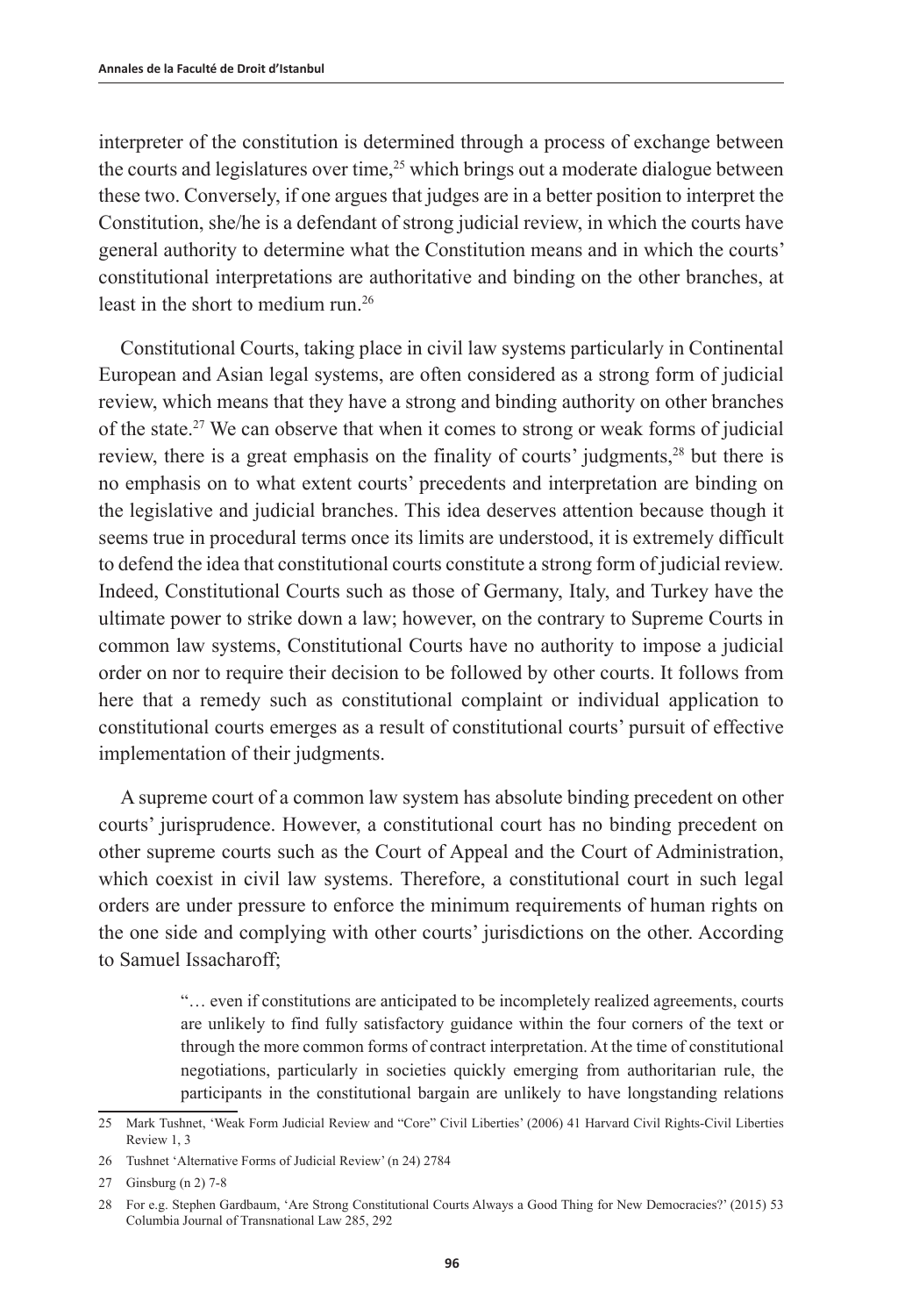of trust among themselves, nor much experience with what may be the difficult issues of implementation in the new constitutional order. The result is likely to be a document that is in large part aspirational and that uses terms of broad ambition but little specificity (for example, "due process of law," "equal protection," or "privileges and immunities"). This places a distinct institutional pressure on constitutional courts in new democracies to act as common law rather than civil law institutions, ones attendant to the incremental realization of core constitutional objectives through the accretion of decisional law. For jurists largely trained in the civil law tradition of close-quartered exposition of textual commands, the transition is challenging."29

It is this challenge that makes constitutional courts be a negotiator among other courts in centralized judicial review systems, in which the interpretive principles of constitutional rights developed within this institutional environment. Put it differently, the underlying reason behind the emergence of constitutional complaint procedures, e.g., in Germany and Turkey, and aggressive implementation of norm review judgments in Italy are not coincidental developments. They are rather an inevitable pathway in civil law systems where constitutional courts search for a legal environment for their judgments to be followed by other courts. Under such conditions, constitutional complaint procedure have been introduced, and national constitutional courts, just as the ECtHR, have been forced to develop a more rightsbased and interpretive approach to human rights which they ought to discover underlying norms and principles.

I will argue that the philosophical foundations of this interpretive approach were "*philosophical hermeneutics*."

## **B. Philosophical and Legal Hermeneutics: a Theoretical Frame**

One of the most influential legal philosophers of the 20<sup>th</sup> Century, Ronald Dworkin had a conception of law that it was not based solely on written legal rules but also based on moral principles underlying beneath such written rules. This conception was crucial for post-World War II Continental European legal orders, in which the legal system is mostly based on strict textuality.<sup>30</sup> Another famous philosopher of  $20<sup>th</sup>$ Century was Gadamer, who developed the "philosophical hermeneutics" approach for the interpretation of texts. There is a striking resemblance between the opinions of these two philosophers regarding the nature of interpretation. This is so-called hermeneutics.

<sup>29</sup> Samuel Issacharoff, 'Constitutional Courts and Democratic Hedging' (2010) 9 (4) The Georgetown Law Journal 961, 983

<sup>30</sup> For e.g. Jeffrey B. Hall, 'Taking "Rechts" Seriously: Ronald Dworkin and the Federal Constitutional Court of Germany' (2008) 9 (6) German Law Journal 771, 771-772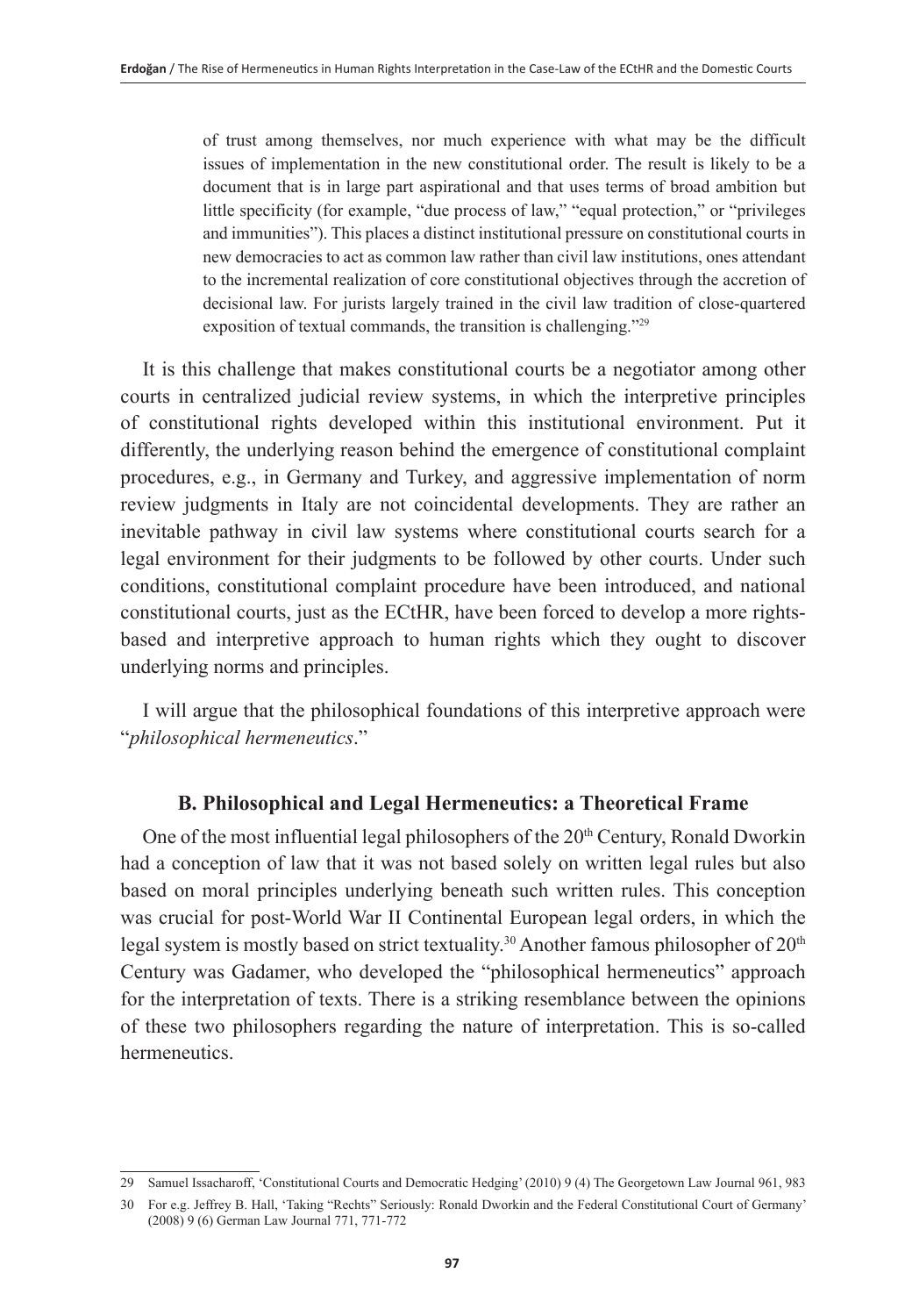#### **1. Philosophical Hermeneutics**

Hermeneutics is a term that covers many different areas. The term itself comes from ancient stories in Greek mythology. According to said stories, Hermes was the messenger of the gods who brought the messages of the gods to human beings, delivering the messages verbatim.<sup>31</sup> Similarly, in theology, hermeneutics signifies the art of rightly interpreting the Holy Scriptures, which is an important ancient art.32

Today, hermeneutics is described as a field of philosophy most concerned with investigating the nature of understanding and interpretation.<sup>33</sup> Thus, the term hermeneutics is used to define a particular method of interpretation in human sciences, which was developed by Gadamer in line with the work of Heidegger's systematic views on the philosophy of being (ontology). According to Mootz, for post-Heidegger philosophers, hermeneutics is an inquiry into the modalities of "being-in-the-world" that allow all meaning to emerge and is thus ontological.<sup>34</sup> However, hermeneutics' revolutionary approach in terms of interpretation lies not only in ontology but also in philosophy of knowledge, epistemology, for hermeneutics constitutes a scientific method in human sciences.

According to Hoy, ever since Kant, epistemologists have taken one particular area of knowledge, natural sciences, as paradigmatic of all other areas of knowledge, which makes accounting for the possibility of scientific knowledge the major part of their task.<sup>35</sup> However, in the 19<sup>th</sup> and 20<sup>th</sup> Centuries, this epistemological position was challenged. Consequently, in contrast to the natural sciences method, a new method for human sciences, which is more preoccupied with procedures for understanding and interpreting, emerged.36

Finally, one can clearly see that a new approach to hermeneutics has gained a crucial importance, particularly in the field of international law since the beginning of the 21st Century. According to Kemmerer;

> "Gadamer's conversational hermeneutics opens new perspectives for a contextual theory and praxis of international legal interpretation that brings together various disciplinary perspectives and cultural experiences, and thereby allows for a more nuanced and dynamic understanding of sources and their interpreters within their respective interpretative communities."37

<sup>31</sup> Gadamer, Classical and Philosophical Hermeneutics (n 1) 29

<sup>32</sup> ibid 30-31

<sup>33</sup> David Couzens Hoy, 'Interpreting The Law: Hermeneutical and Poststructuralist Perspectives' (1985) 58 (135) Southern California Law Review 135, 136

<sup>34</sup> Francis J. Mootz, 'The Ontological Basis of Legal Hermeneutics: A Proposed Model of Inquiry Based on the Work of Gadamer, Habermas and Ricoeur' (1988) 68 Boston University Law Review 523, 526-527

<sup>35</sup> Hoy (n 33) 136

<sup>36</sup> ibid 136

<sup>37</sup> Alexandra Kemmerer, 'Sources in the Meta-Theory of International Law: Hermeneutical Conversations' in Samantha Besson and Jean d'Aspremont (eds) *The Oxford Handbook of the Sources of International Law* (Oxford University Press 2017) 29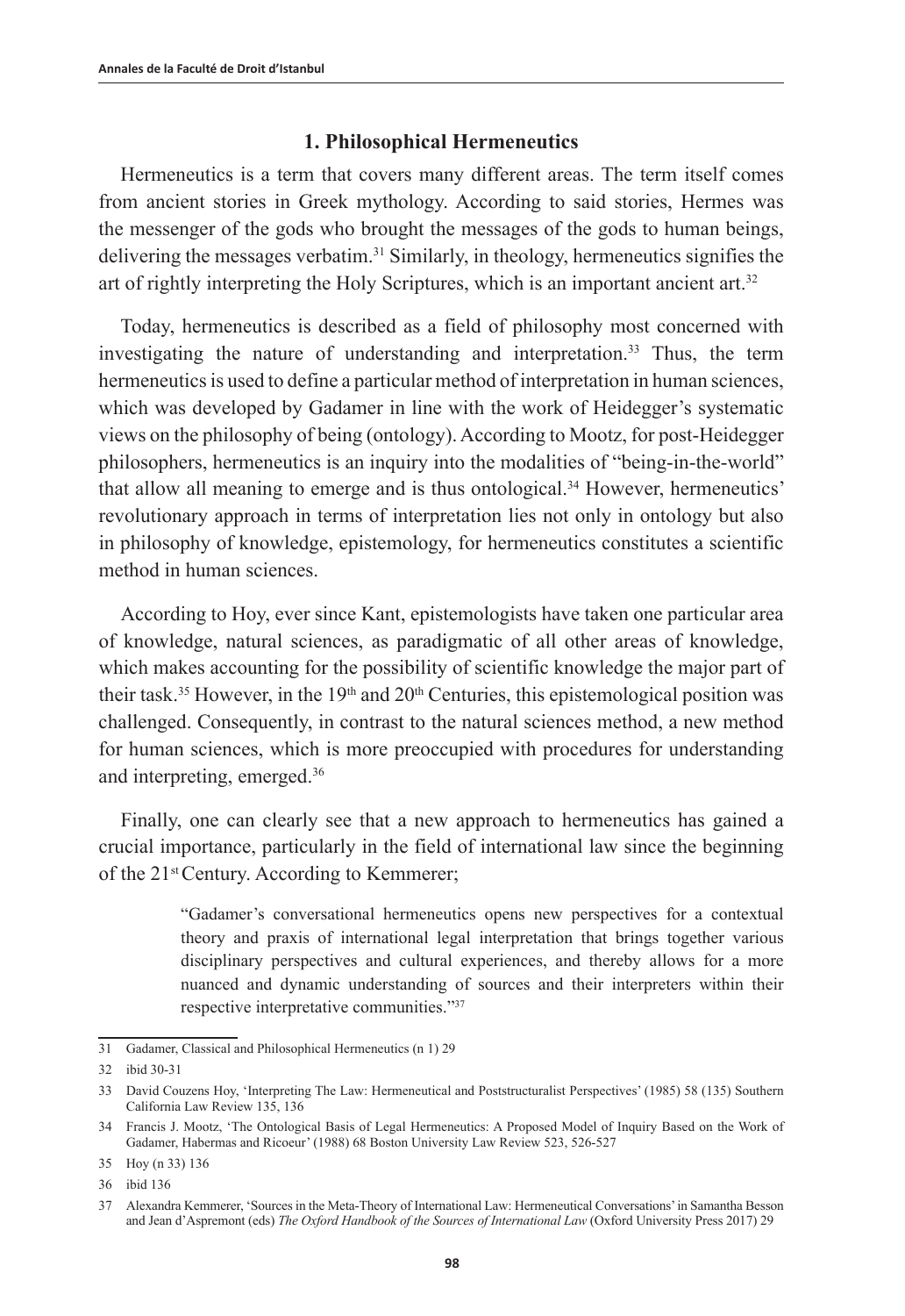The premises of hermeneutics, in fact, began to emerge in the  $19<sup>th</sup>$  Century as a method against the strict legislative position of scientific positivism, particularly the position resulting from ideas uttered by Schleiermacher and Dilthey. Schleiermacher was the first philosopher who attempted to free hermeneutics from all theological and dogmatic characterization by conceiving it as a universal scientific doctrine of understanding and interpretation.<sup>38</sup> According to him, understanding is a relative and never-ending process carried out by the reader of a text; thus, it has a circular character. The reader's position amongst the author's intent, text, and himself ought to be one in such a way that the reader should understand the author better than the author herself/himself.39 In order to achieve this, the reader must recreate the historical and psychological situations in which the author of an interpreted work found himsel $f^{40}$ .

Wilhelm Dilthey was the philosopher who carried Schleiermacher's approach to hermeneutics one step further, approaching it as a scientific method. According to him, hermeneutics is a method used for understanding human phenomena, and a methodology which is appropriate to natural objects is not adequate for this purpose. It follows from this that Dilthey distinguishes human studies from natural sciences and calls the former "*human sciences (Geistewissenschaften)*."41 That makes hermeneutics a theory of the art of understanding the manifestations of life which are fixed in writing.42 However, understanding such manifestations of human phenomena cannot be possible unless the reader engages with not only text but the author's experiences in a historical and psychological sense.<sup>43</sup>

Schleiermacher and Dilthey were two philosophers whose, among others, theory has changed the grasp of interpretation once and for all. However, there is something common in both philosophers' views regarding interpretation; that is that the reader is under psychological obligation to engage with the both the context of writing and the author's intent. In other words, these two philosophers tell interpreters what they *ought* to do. Gadamer does not for he is only after what *is* truly happening to the reader within the process of interpretation.<sup>44</sup> It follows that the views of Gadamer is based on the opinions of Heidegger, who stresses that being precedes the method. This is so-called "*the ontology of understanding*."45

<sup>38</sup> Gadamer, Classical and Philosophical Hermeneutics (n 1) 34

<sup>39</sup> J. Stelmach and B. Brozek, The Methods of Legal Reasoning (Springer 2006) 177

<sup>40</sup> ibid 177

<sup>41</sup> For e.g. Richard Palmer, Hermeneutics Interpretation Theory in Schleiermacher, Dilthey, Heidegger and Gadamer (Northern University Press 1969) 103-104

<sup>42</sup> Stelmach and Brozek, (n 39) 178

<sup>43</sup> Palmer (n 41) 108-118

<sup>44</sup> Stelmach and Brozek (n 39) 190

<sup>45</sup> Gadamer, Classical and Philosophical Hermeneutics (n 1) 34, also see Stelmach and Brozek (n 39) 168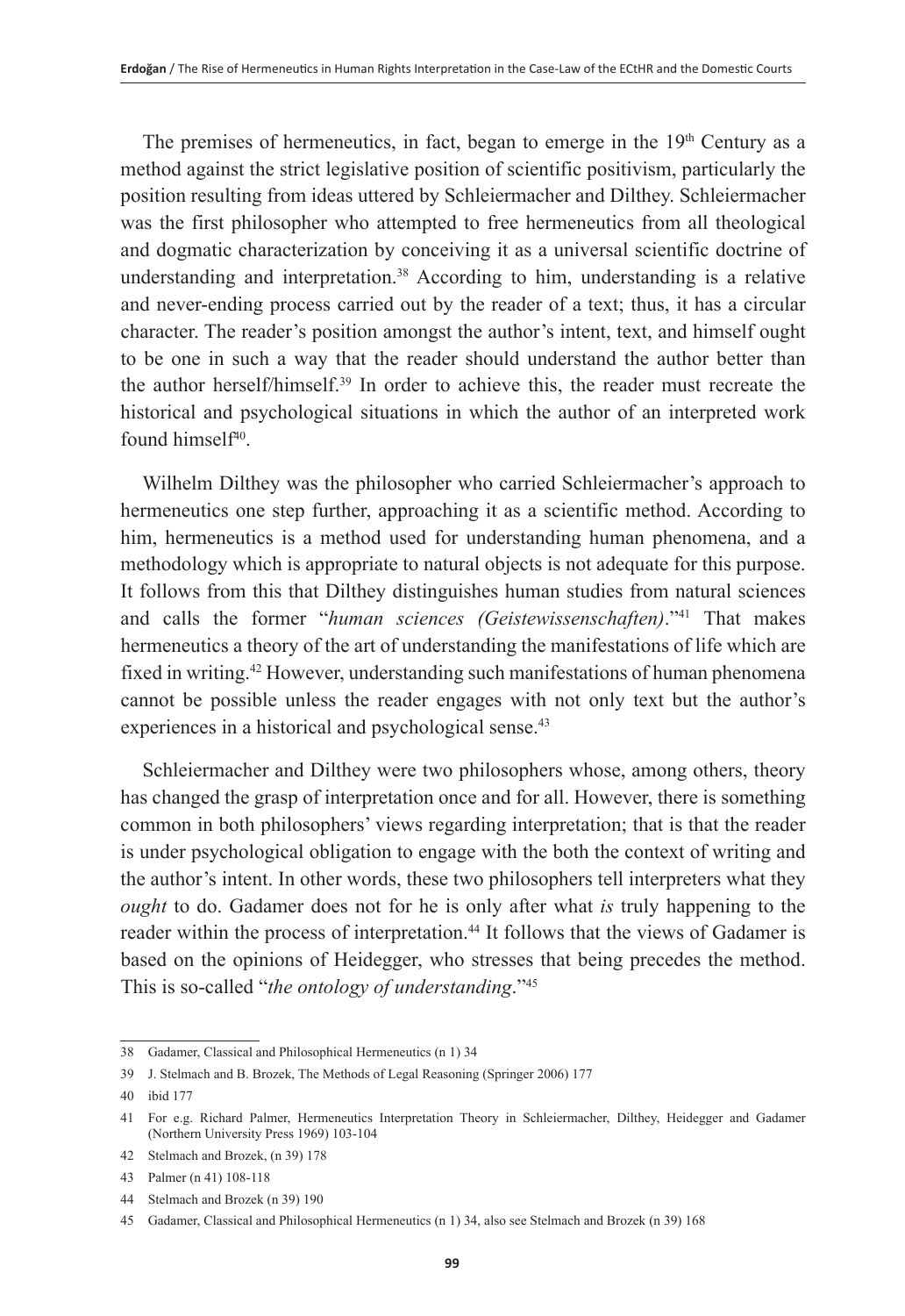Gadamer points out in his popular work *Truth and Method* that the purpose of his hermeneutics conception "is not to develop a procedure of understanding, but to clarify the conditions in which understanding takes place. But these conditions do not amount to a "procedure" or method which the interpreter must of himself bring to bear on the text; rather, they must be given."46 Gadamer's theory, on the contrary to intentionalist theories, does not rely on a search for objectivity on determining the author's intention; rather, it relies on a battle or play among the author's intent, the reader's intent, and the text itself.<sup>47</sup> Notwithstanding the rules that are imposed on himself, what the reader in fact does is to try to find for herself/himself an appropriate context based on his/her own experiences and prejudices. Thus, the process of interpretation can, in no circumstances, be considered as a given activity that is likely to be regulated by such given rules. Eskridge puts this as: "… interpretation is neither the discovery of the text's intended meaning, nor the imposition of the interpreter's views upon the text; rather, interpretation is the common ground of interaction between text and interpreter, by which each establishes its being."48

Intentionalists reproach Gadamer's theory to be too variable and relative, that focusing on the reader's intentions rather than the author's is likely to conclude that the reader can consciously decide textual meaning by arbitrarily altering the context.<sup>49</sup> Gadamer's response to such criticisms is that the context itself conditions the reader's grasp of the text, not the other way around*.* However, the reader cannot be considered to be completely free to decide the meaning of the text for the text is already determinate enough, i.e., to narrow the range of possible contexts.<sup>50</sup> Following from that, though interpretation is a free activity, the integrity of a text is still able to constrain the reader's understanding of a part as it best fits within the whole.<sup>51</sup> Thus, as Heidegger put it before, such interaction between the text and interpreter has a circular character. This conception, known as a hermeneutical circle, is highlighted by Eskridge as follows:

> "Just as the horizon of the text changes over time, partly through interpretive encounters, so too the interpreter's viewpoint, or horizon, is transformed in the encounter. …The dynamic process of interpretation works thus: Upon our first approach to the text, we project our pre-understandings onto it. As we learn more about the text, we revise our initial projections, better to conform with the presumed integrity of the text as it unfolds to us. Essential to the interpreter's conversation with the text is her effort to find a common ground that will both make sense out of the individual parts of a text and integrate them into a coherent whole."52

- 49 Hoy (n 33) 136
- 50 ibid 136

<sup>46</sup> Hans-Georg Gadamer, Truth and Method (Continuum 2004) 295

<sup>47</sup> Hoy (n 33) 137

<sup>48</sup> William Eskridge, 'Gadamer/Statutory Interpetation' (1990) 90 Columbia Law Review 609, 617

<sup>51</sup> John Mcgarry, Intention, Supremacy and the Theories of Judicial Review (Routledge 2017) 15, also see Gadamer, *Truth and Method* (n 46) 294

<sup>52</sup> Eskridge, (n 48) 627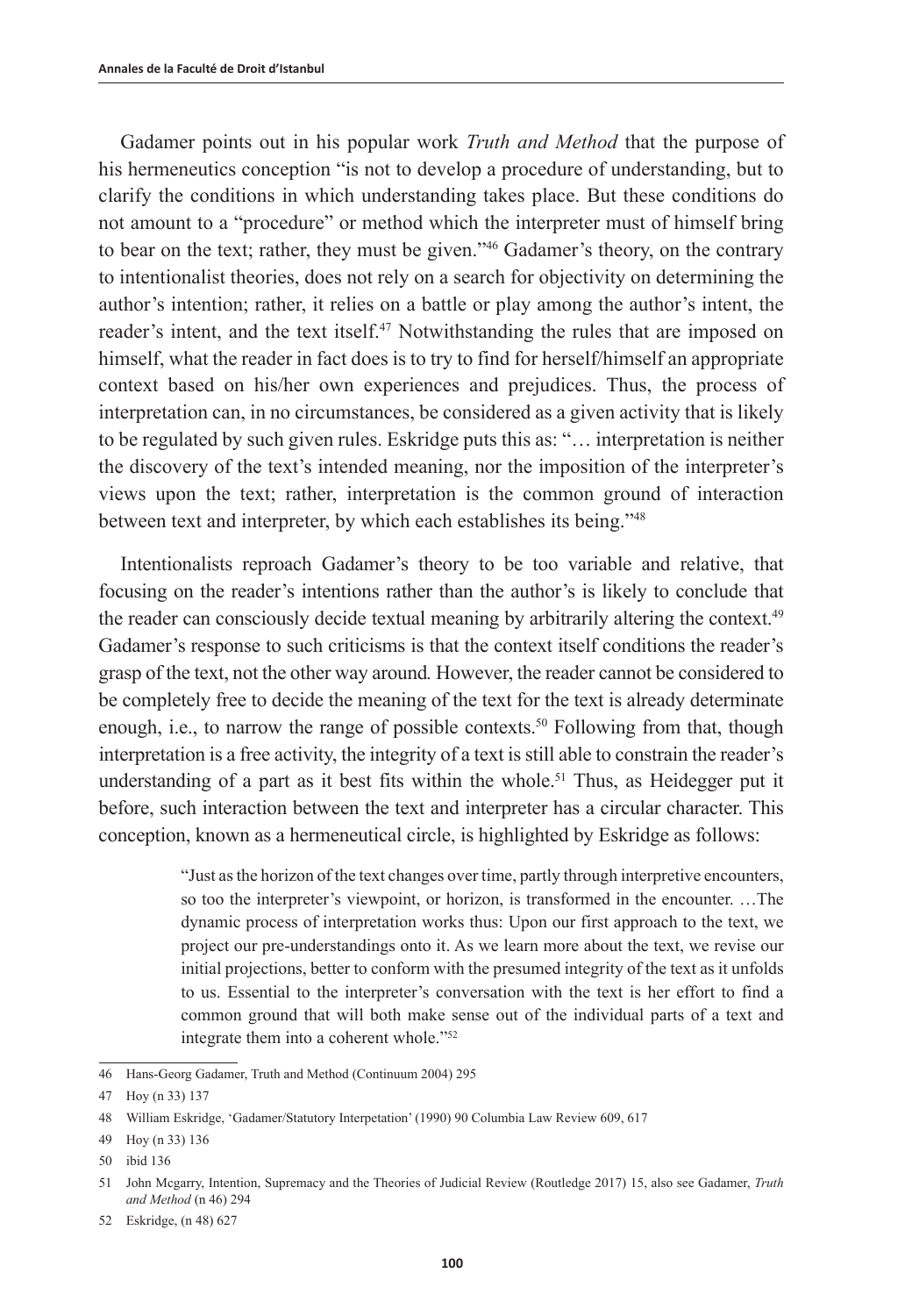# **2. A Passage from Philosophical Hermeneutics to Legal Hermeneutics: Dworkin's Legal Theory**

Soon after his work was published, it did not take too much time for legal scholars to realize that Gadamer's theory was, in a great extent, applicable to the interpretation of legal texts, most specifically statutory provisions.<sup>53</sup> Contemporarily, Ronald Dworkin's account for interpretation is marked as one of the most important examples of legal works influenced by Gadamer's hermeneutical theory.<sup>54</sup> Furthermore, Dworkin himself clearly states that he was influenced by Gadamer's account, as he describes it as recognizing, while struggling against, the constraints of history striking the right note<sup>55</sup>. Therefore, Dworkin's account of interpretation, in one sense, is a passage through philosophical hermeneutics to legal hermeneutics.

Like Gadamer, Dworkin relies on the idea that an act of interpretation is unavoidably conditioned by the position of the interpreter. This demonstrates that two philosophers agree on the phenomenology of interpretation and on the role that criteria play within it.56 Moreover, Dworkin shares Gadamer's view on the integrity of texts as a coherent whole under his conception of law as integrity. In *Law's Empire,*  he clearly states that legal claims are interpretive judgments and therefore combine backward- and forward-looking elements; they interpret contemporary legal practice seen as an unfolding political narrative.<sup>57</sup> Through this, law is a concept that might be understood under the light of coherent integrity reached by an interpretive approach implicit in judicial decisions.

Dworkin used a famous *chain novel* metaphor to manifest the interpretive aspect of law as integrity. Accordingly, he describes judges as writers of a novel which has been and continues to be written. Each writer contributes a single chapter and "the writer's first task is to fashion a critical interpretive view of the received text and provide new material that fits the novel."<sup>58</sup> Dworkin names this approach, in which the present interpretation is shaped by the past, as *constructive interpretation*.

Dworkin, in order to understand the logic of interpretation, identifies three separate stages that together produce it. The first one is preinterpretive stage, which consists of the identification of "the rules and standards taken to provide the tentative content of the practice" to be interpreted. The second one is the interpretive stage, in which "justification will take the form of an argument made with reference to the political

<sup>53</sup> ibid 612

<sup>54</sup> For e.g. Kenneth Henley, 'Protestan Hermeneutics and the Rule of Law: Gadamer and Dworkin' (1990) 3 (1) Ratio Juris 14, 16, 22

<sup>55</sup> Ronald Dworkin, Law's Empire (Harvard University Press 1986) 62

<sup>56</sup> Hoy (n 33) 148

<sup>57</sup> Dworkin, A Matter of Principle (n 15) 225

<sup>58</sup> James Donato, 'Dworkin and Subjectivity in Legal Interpretation' (1998) 40 (6) Stanford Law Review 1517, 1532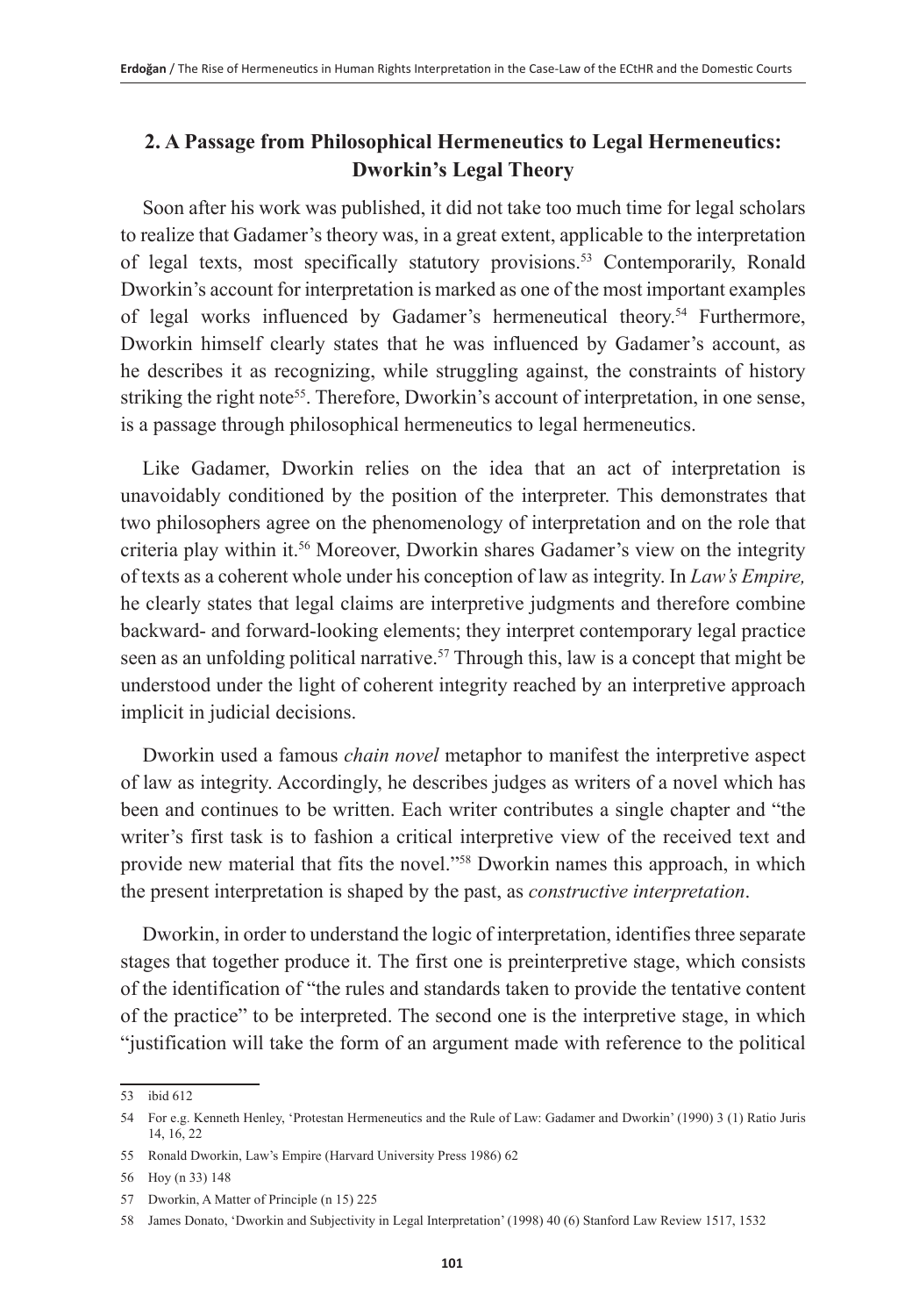principles that best justify the practice." The third one is the post-interpretive stage, which "serves to permit adjustments or reforms in the justification of a practice."<sup>59</sup> Hence, this stage is one where interpretation reshapes itself.

It is not difficult to observe that Dworkin's stages of interpretation have significant resemblance with a legal hermeneutical circle. Thus, Dworkin uses Gadamer's emphasis on the circular character of interpretation and adopts it to a legal scheme. However, though these two philosophers' accounts on interpretation have several striking characteristics in common, each of their accounts also have some differences as well. The best piece to reveal such a difference, quoted by Hoy from Dworkin's work, is as follows:

> "…an interpretation of a piece of literature attempts to show which way of reading (or speaking or directing or acting) the text reveals it as the best work of art. Different theories or schools or traditions of interpretation disagree, on this hypothesis, because they assume significantly different normative theories about what literature is and what it is for and about what makes one work of literature better than another."<sup>60</sup>

As Hoy interprets Dworkin's work by inferring from this statement, he states that: "(Dworkin) wants to model legal on literary interpretation, whereas Gadamer prefers to model literary on legal interpretation."61 In line with this, Dworkin held the position that when judges face an interpretive challenge in any hard case, there will always be competing conceptions in front of them, which they interpret concepts such as equal concern and respect, justice and fairness.<sup>62</sup> This unavoidably urges judges to make a choice between different conceptions. In order to find the right answer that best justify the total set of practices in which a related concept is used, judges always have to hold the balance between these different conceptions. Thus, Dworkin's "*Hercules*" arises as a judge who discovers the right answer or principle with a grasp of past practices and future expectations.

The criticism on Dworkin's position is mostly based on the assumption of his expectation from judges to balance different conceptions without taking their own value-judgments into account. According to such critics, "contrary to Dworkin's analysis, there are as many valid legal interpretations as there are different conceptions of justice and of fairness consistent with the equal concern and respect principle, just as there are as many "best" aesthetic interpretations as there are different plausible aesthetics."63 This point is also dissenting position of John Hart Ely's charge on Dworkin. According to Ely, "the error here is one of assuming that

<sup>59</sup> Gregory Leyh, 'Dworkin's Hermeneutics' (1987) 39 Mercer Law Review 851, 858-859

<sup>60</sup> Hoy (n 33) 148, Dworkin, 'Law as Interpretation' (n 17) 531

<sup>61</sup> Hoy (n 33) 148

<sup>62</sup> Dworkin, Law's Empire (n 55) 70-72

<sup>63</sup> Michel Rosenfeld, 'Dworkin and the One Law Principle: A Pluralist Critique' (2005) 3 (233) Revue Internationale de Philosophie 363, 388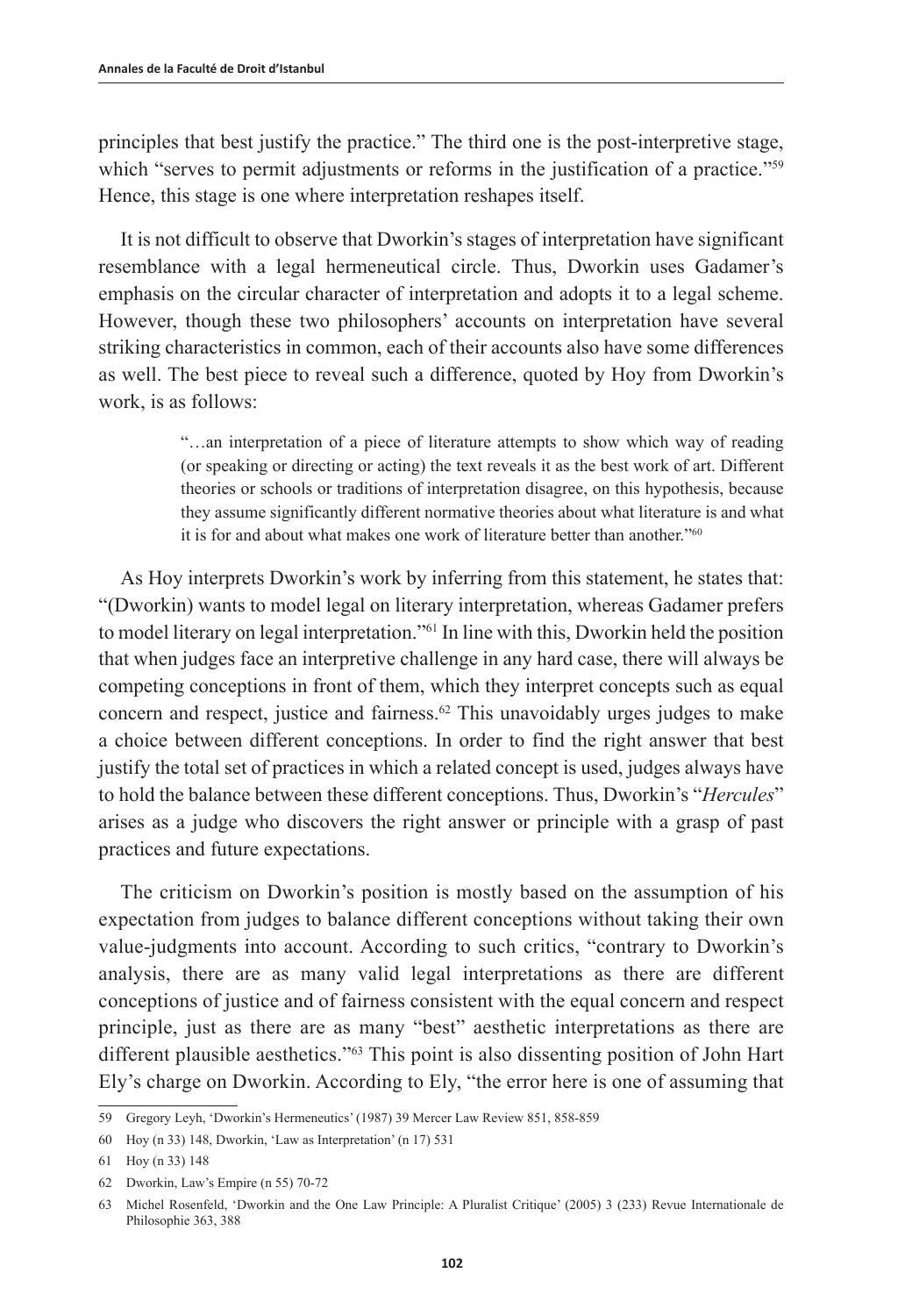something exists called the method of moral philosophy, whose contours sensitive experts will agree on."64

This point can be seen as a connection point between the hermeneutical approach to rights and the Federal German Constitutional Court. It is possible to understand such point by taking Robert Alexy's work into account on fundamental (constitutional) rights. According to Alexy, values and value-judgments are two different things. If somebody states something *has* a value, this is a *value-judgment.* However, it is entirely different to manifest that something *is* a value. Whereas value-judgments lead someone to engage in *evaluation*, values serve as *the criteria of evaluation*. 65 Evaluations can be based on a single criterion of evaluation or on several. However, evaluations according to one criterion can have fanatical tendencies. Therefore, on a pluralist account, evaluative criterions as a basis for evaluations are to be balanced with each other.<sup>66</sup> This is the exact point of why the Federal German Constitutional Court states that, "freedom of the press carries with it the possibility of coming into conflict with other values upheld by the Basic Law."67 In sum, Alexy states that the Federal Constitutional Court regards different rights and freedoms as the values to be balanced among each other.

# **II. The Implementation of Hermeneutical Approach by Domestic Courts and the ECtHR**

Not surprisingly, the interpretative approach mentioned above flourished in a Continental European rights protection system, which had been influenced by common law, and it has led to the emergence of a unique interpretive approach adopted by the European Court of Human Rights. In this section, I will describe how it has been implemented both by the Federal German Constitutional Court and the European Court of Human Rights.

## **A. The Emergence of a New Interpretive Approach by the German Constitutional Court**

The absence of *stare decisis* in Continental European legal orders is a procedural challenge in establishing a strong form of judicial review. However, some such Constitutional Courts in past 70 years have evolved from being just a negative lawmaker into a much more effective representative of increasingly legal constitutionalism by trying to develop an effective judicial rights protection mechanism. For instance, the Federal German Constitutional Court has done this by developing an evolutive

<sup>64</sup> Ely (n 21) 57-58

<sup>65</sup> Robert Alexy, A Theory of Constitutional Rights (Julian Rivers tr, Oxford University Press 2002) 88-89

<sup>66</sup> ibid 90

<sup>67</sup> ibid 86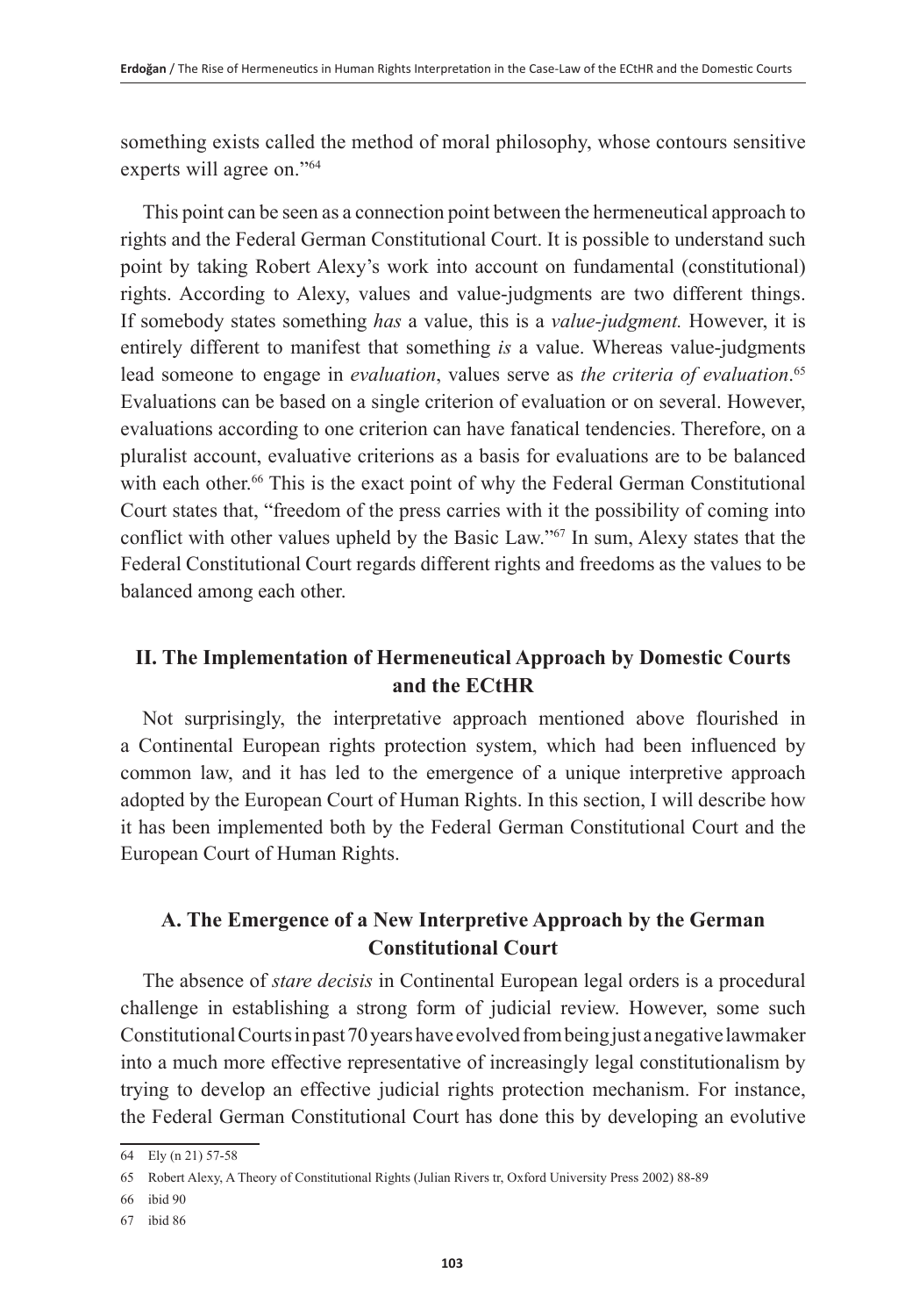interpretation using its constitutional complaint jurisdiction, which enables the Court to decide on a different but stable basis for each case under the light of a principleoriented approach.<sup>68</sup>

According to Alexy, rules are definitive norms whereas principles could be seen as norms competing with each other as a result of their nature as optimization requirements.69 This optimization process over principles also builds a bridge between common law thinking and the strict textuality of the Continental European law tradition by finding a middle way that it is a matter of choices among principles in every case. Thus, the principles model functions as a bridge connecting the application of German basic rights with common law traditions. Through this, it has become that the defining term of German constitutional law is constitutionalization rather than constitutionalism.70 Therefore, it would be useful to examine the interpretation made by the Court, in particular *Elfes* in 1957 and *Lüth* Case in 1958, which has been shown as the cornerstones of German constitutional rights interpretation.

In the Elfes Case, the complainant was a socialist politician whose participation in a congress abroad was obstructed by the government's refusal to renew his passport. German Court, in this case, had to decide, though it is not expressed textually in German Basic Law (*Grundgesetz*), whether the complainant has a right to movement to go abroad or not. In a much clearer sense, the German Court had to decide whether the human rights of the Basic Law extended beyond the explicit guarantees of the Constitution, and this was indeed a problem with the interpretation of Article 2 of German Basic Law, which acknowledges and protects the freedom of action generally.71 The German Court acknowledged that the freedom of action encapsulates the right to move abroad and found the complaint admissible by extending its jurisprudence beyond textual interpretation.<sup>72</sup> Thus, the Elfes Case of the Federal German Constitutional Court has been shown as one of the most important cases in German constitutional history as a beginning point of constitutionalization of German legal system<sup>73</sup>.

Through the Elfes Judgment, the German Constitutional Court adopted an evolutive interpretation approach, and since that point, it has been acknowledged that the interpretation of constitutional rights has had a significant effect on whole legal system. However, this is not enough. What makes the constitutionalization

<sup>68</sup> For e.g. see Michaela Hailbronner, 'Rethinking the Rise of the German Constitutional Court: From anti-Nazism to Value Formalism' (2014) 12 (3) International Journal of Constitutional Law 626, 642-644

<sup>69</sup> Alexy (n 65) xxviii, also 47-48

<sup>70</sup> Jan Henrik Klement, 'Common Law Thinking in German Jurisprudence-on Alexy's Principles Theory' in Matthias Klatt (ed), Institutionalized Reason: The Jurisprudence of Robert Alexy (Oxford University Press 2012) 199

<sup>71</sup> Alex Tschentscher, The Basic Law (Grundgesetz): The Constitution of Federal Republic of Germany (May 23rd, 1949), (Jurisprudentia, 2016) 19.

<sup>72</sup> *BVerfGE 6, 32.*

<sup>73</sup> Tschentscher (n 71) 19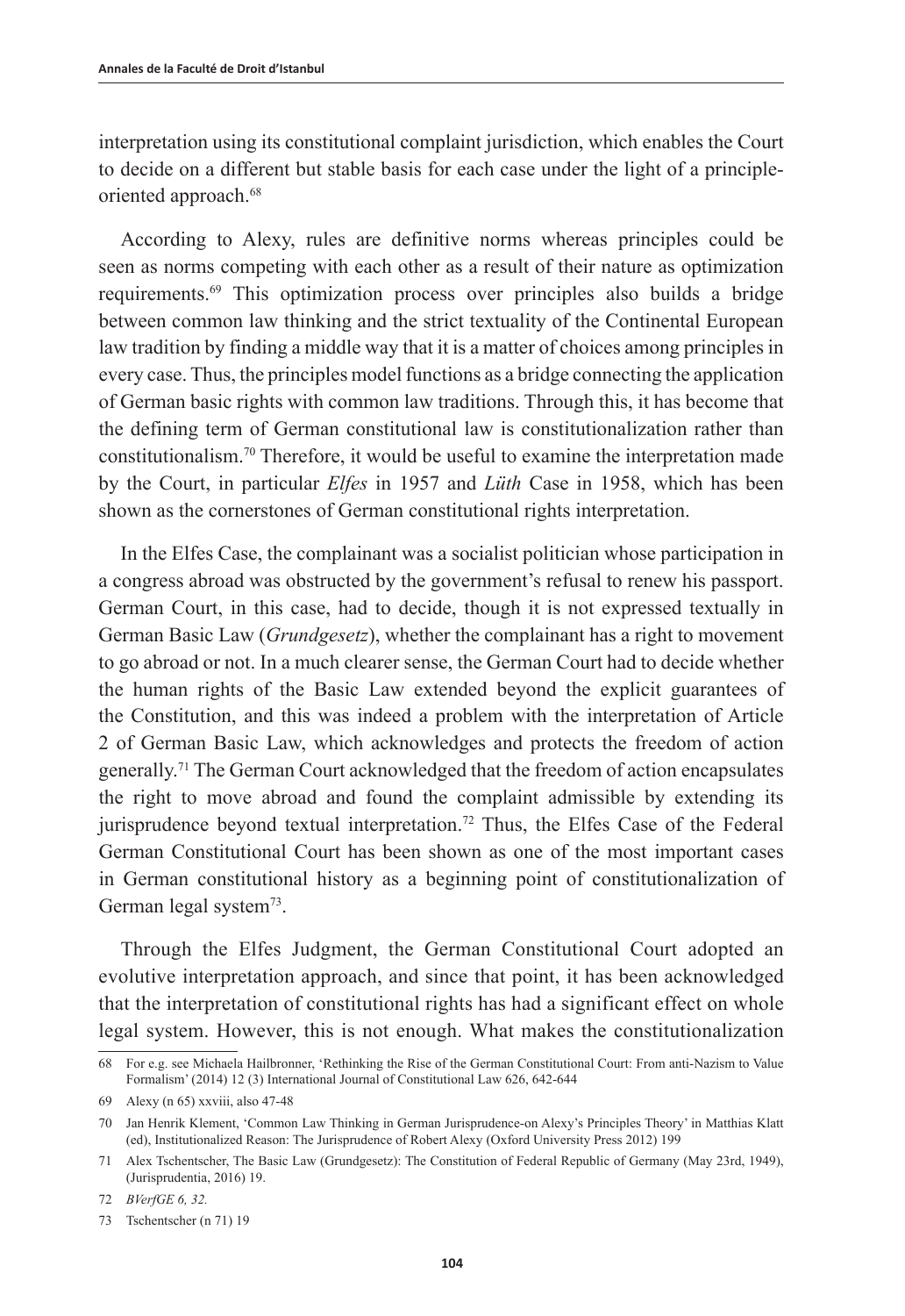of a legal system possible is its capacity of extendibility to all specific matters of private law as well as public law. It was the Lüth Case that opened a door to private law matters by bringing up the horizontal effect of constitutional rights into the agenda.<sup>74</sup> As to the facts of case, Erich Lüth was a politician who had publicly called for the boycott of a film by a director who was notorious as a Nazi film maker. For his public calls, civil court convicted him to pay an indemnity, and Lüth lodged a constitutional complaint against the decision. Consequently, the Court extended the controlling power of basic rights to the domain of private law by requiring an interpretation of contractual obligations and other private interactions that are compatible with human rights.<sup>75</sup>

## **B. ECtHR's Hermeneutical Approach to Human Rights**

Interpretive methods and principles in every system develop in terms of premises of a legal system in which these methods and principles are used.76 The European Court of Human Rights, so far, has seemed to shape its interpretive position under interpretive principles such as the living instrument approach with evolutive interpretation,<sup>77</sup> autonomous concepts,<sup>78</sup> positive obligations,<sup>79</sup> and horizontal effect of rights<sup>80</sup> as well as proportionality and margin of appreciation.<sup>81</sup> The former four characterise the principles of a broad interpretation of human rights whereas latter two represent a narrower approach. However, the ECtHR's interpretive principles are enumerated. According to Koch:

> "It has often been noticed that the Court reads the ECHR as a *living instrument* and that it has adopted an even very *dynamic style of interpretation*. The by now quite aged Convention is interpreted in the light of *present-day conditions*, and limited emphasis is accordingly put on the preparatory works. It is also common knowledge that the Court applies a *contextual style of interpretation* in order to establish "harmony with the logic of the Convention", and that the Court reads the treaty in the light of its *object and purpose*. Also, the principle of *effectiveness* is usually referred to when discussing the principles of interpretation of the Court indicating that the Court prefers a "practical and effective" solution to one which is "theoretical and illusory". Finally, for a long

<sup>74</sup> For e.g. Donald Kommers, The Constitutional Jurisprudence of the Federal Republic of Germany (Duke University Press 1989) 376

<sup>75</sup> Tschentscher (n 71) 20

<sup>76</sup> By methods, I mean textual, historical, systematic and teleological interpretation, which are granting authority to a certain reasoning on the basis of different reasons, depending on the theory behind the interpretation method. However, principles serve as an objective or aim that can be taken into account when interpreting a provision with the help of an interpretation method. These can be identified autonomous concepts, margin of appreciation, evolutive interpretation etc. on this matter, *see*, Hanneke Senden, Interpretation of Fundamental Rights in a Multilevel Legal System, (Intersentia 2009) 45-47

<sup>77</sup> *Tyrer v United Kingdom* App no 5856/72 (ECtHR, 25 April 1978) paras 31-33

<sup>78</sup> *Engel and Others v. Netherlands* App no 5100/71; 5101/71; 5102/71; 5354/72; 5370/72 (ECtHR, 08 June 1976) paras 81-82

<sup>79</sup> *Airey v. Ireland* App no 6289/73 (ECtHR, 09 September 1979) para 24

<sup>80</sup> *X and Y v. Netherlands* App no 8978/80 (ECtHR 26 March 1985) para 23

<sup>81</sup> *Ireland v. The United Kingdom* App no 5310/71 (ECtHR 18 January 1978) para. 36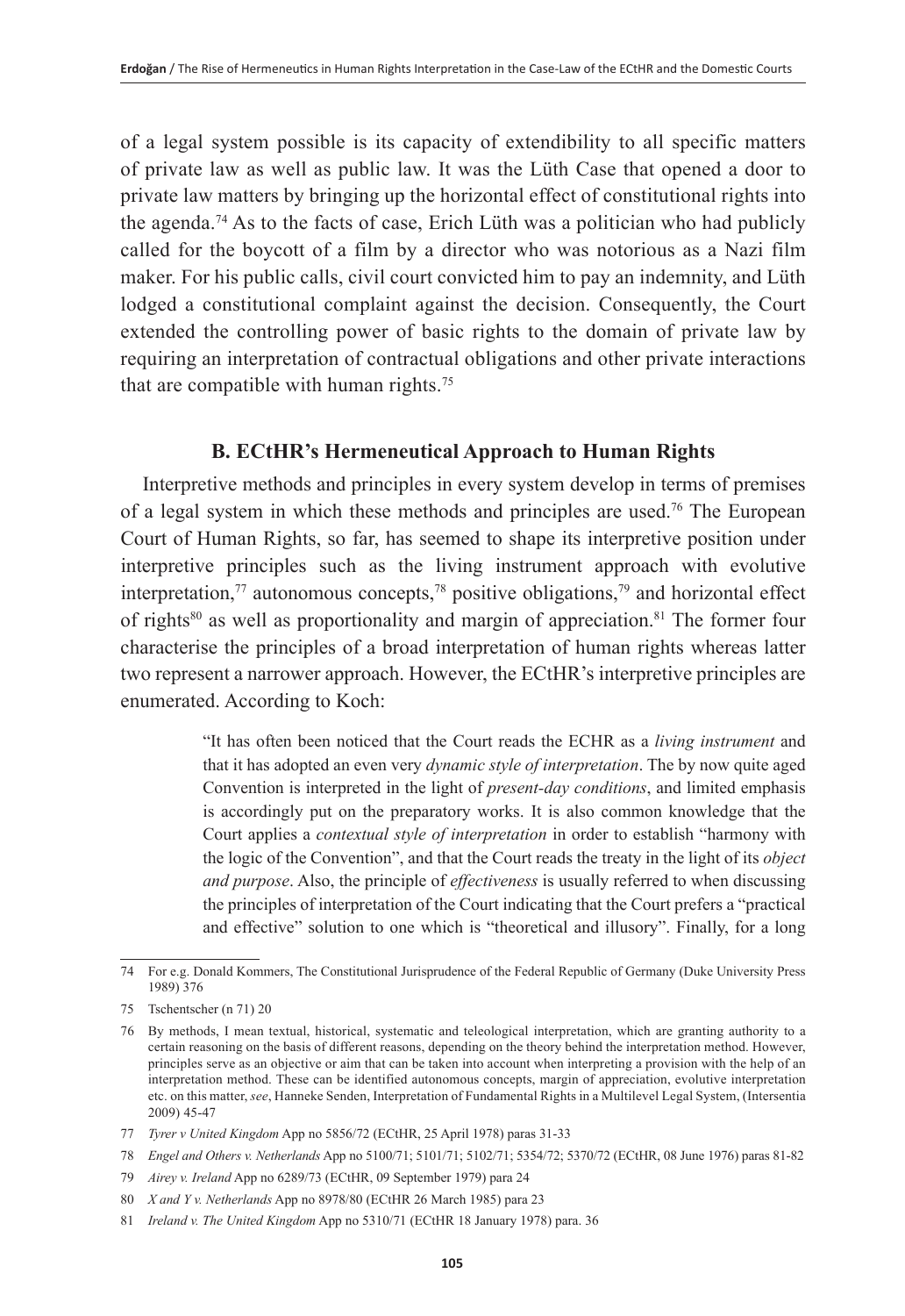time is has been generally recognised that the Convention encompasses what is called *'positive' obligations* including those stemming from the notion of 'Drittwirkung' or third-party effect."82

The European Court, from time to time, has used such interpretive principles as a tool for "European integration through law" as it has been evolving from the position of a legal diplomatic institution to an effective court which has an integrationist jurisprudence.83 Recently, alongside the increase of the contracting parties' number, the overall population under the jurisdiction of the Court has reached approximately 850 million people, which brings a huge caseload for the ECtHR. In 2012, the European Court stated in the Final Declaration of Brighton Conference that it welcomed and encouraged open dialogue between the Court and States Parties as a means of developing an enhanced understanding of their respective roles in carrying out their shared responsibility for applying the Convention.84 Thus, the interpretive principles of the ECtHR have been and continue to be transferred into domestic legal systems. Along these lines, acceptance and domestic implementation of judgments by the contracting parties to the ECHR will be ensured<sup>85</sup>.

#### **1. Classical Hermeneutics in Early Jurisprudence of the ECtHR**

How could an international treaty become such an important document that demonstrates its contracting parties' commitment to human rights as an idea? The answer to this question lies in the usage of interpretive principles by the ECtHR in its jurisprudence. The Court, above all, is an international institution. Therefore, the Court's interpretation, in the beginning years of its jurisprudence, was formed under the *jus cogens* rules of the interpretive method.<sup>86</sup> Peremptory rules of treaty interpretation, later on, were codified in the Vienna Convention on the Law of Treaties within articles 31-33. The Court, clearly refers to the Vienna Convention, in the Loizidou Case, stating that the Convention (ECHR) must be interpreted in the light of the rules of the interpretation set out in the Vienna Convention.<sup>87</sup>

Article 31/1 of the Vienna Convention states that: "*A treaty shall be interpreted in good faith in accordance with the ordinary meaning to be given to the terms of* 

<sup>82</sup> Ida Elisabeth Koch, Human Rights as Indivisible Rights The Protection of Socio-Economic Demands under the European Convention on Human Rights (Martinus Nijhoff Publishers 2009) 39

<sup>83</sup> Madsen, Mikael Rask, 'The Protracted Institutionalization of the Strasbourg Court: From Legal Diplomacy to Integrationist Jurisprudence' in Jonas Christoffersen and Mikael Rask Madsen (eds), *The European Court of Human Rights Between Law and Politics* (Oxford University Press 2011) 46-47

<sup>84</sup> Council of Europe, *High Level Conference on the Future of the European Court of Human Rights Brighton Declaration*, Brighton, 18-20 April 2012, H/Inf (2012) 3, 117.

<sup>85</sup> Kanstantsin Dzehtsiarou, 'European Consensus and the Evolutive Interpretation of the European Convention on Human Rights' (2011) 12 (10) German Law Journal 1730, 1730

<sup>86</sup> For e.g. Alexander Orakhelashvili, 'Restrictive Interpretation of Human Rights Treatise in the Recent Jurisprudence of European Court Human Rights' (2003) 14 (3) European Journal of International Law 529, 561-563

<sup>87</sup> *Loizidou v. Turkey* App no 15318/89 (ECtHR 18 December 1996) para 41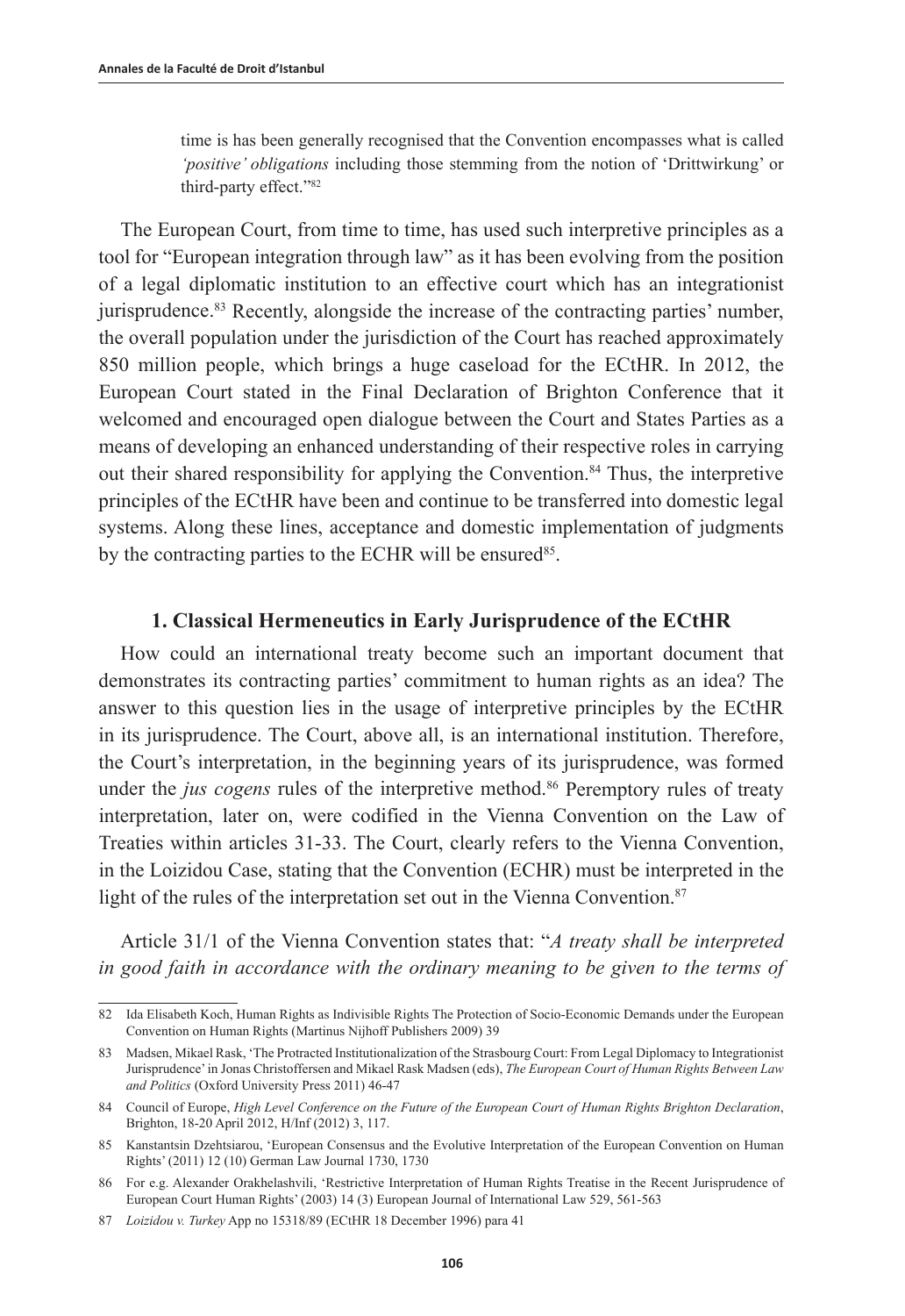*the treaty in their context and in the light of its object and purpose*." Though this provision constitutes a general frame of interpretation which falls within the scope of textualism, Article 32 of the Convention states that "supplementary means of interpretation" should be considered as well:

*Recourse may be had to supplementary means of interpretation, including the preparatory work of the treaty and the circumstances of its conclusion, in order to confirm the meaning resulting from the application of Article 31, or to determine the meaning when the interpretation according to Article 31:* 

- *(a) Leaves the meaning ambiguous or obscure; or*
- *(b) Leads to a result which is manifestly absurd or unreasonable.*

In the first years of its jurisprudence, even before the Vienna Convention had been drafted, the ECtHR frequently referred to "ordinary meaning to be given to the terms of the treaty." In its very first case, *Lawless v. Ireland*, the Court held that the plain and natural meaning of that provision was that a person may be detained only for the purpose of bringing him before a competent legal authority whether or not he is detained on suspicion of having committed a crime or to prevent him from committing an offence. The Court also held in its judgment that it was not permissible to resort to preparatory work when the meaning of the clauses to be construed was clear and unequivocal.<sup>88</sup>

The Court continued its textual approach in the cases throughout the 1960's. In the *Belgian Linguistic Case* of 1968, as the Court interpreted Article 2 of the Protocol (P1-2), it held that "this provision does not require of States that they should, in the sphere of education or teaching, respect parents' linguistic preferences, but only their religious and philosophical convictions. To interpret the terms "religious" and "philosophical" as covering linguistic preferences would amount to a distortion of their ordinary and usual meaning and to read into the Convention something which is not there."89 One can clearly see that the Court's interpretive approach in these years was a strict textual interpretation alongside an intentionalist approach.

## **2. A Hermeneutical Turn in the Jurisprudence of the ECtHR after 70's**

In the year 1968, the Court held in *Wemhoff v. Germany* that it was necessary to seek the interpretation that was most appropriate in order to realise the aim and achieve the object of the treaty, in which case it was not possible for the Court to

<sup>88</sup> *Lawless v. Ireland* App no 332/57 (ECtHR 01 July 1961) paras 11, 14

<sup>89</sup> *Case "Relating to Certain Aspects of the Laws on the Use of Languages in Educatıon in Belgium" v. Belgıum* (Merits) App nos 1474/62; 1677/62; 1691/62; 1769/63; 1994/63; 2126/64, (ECtHR 23 July 1968) para 6.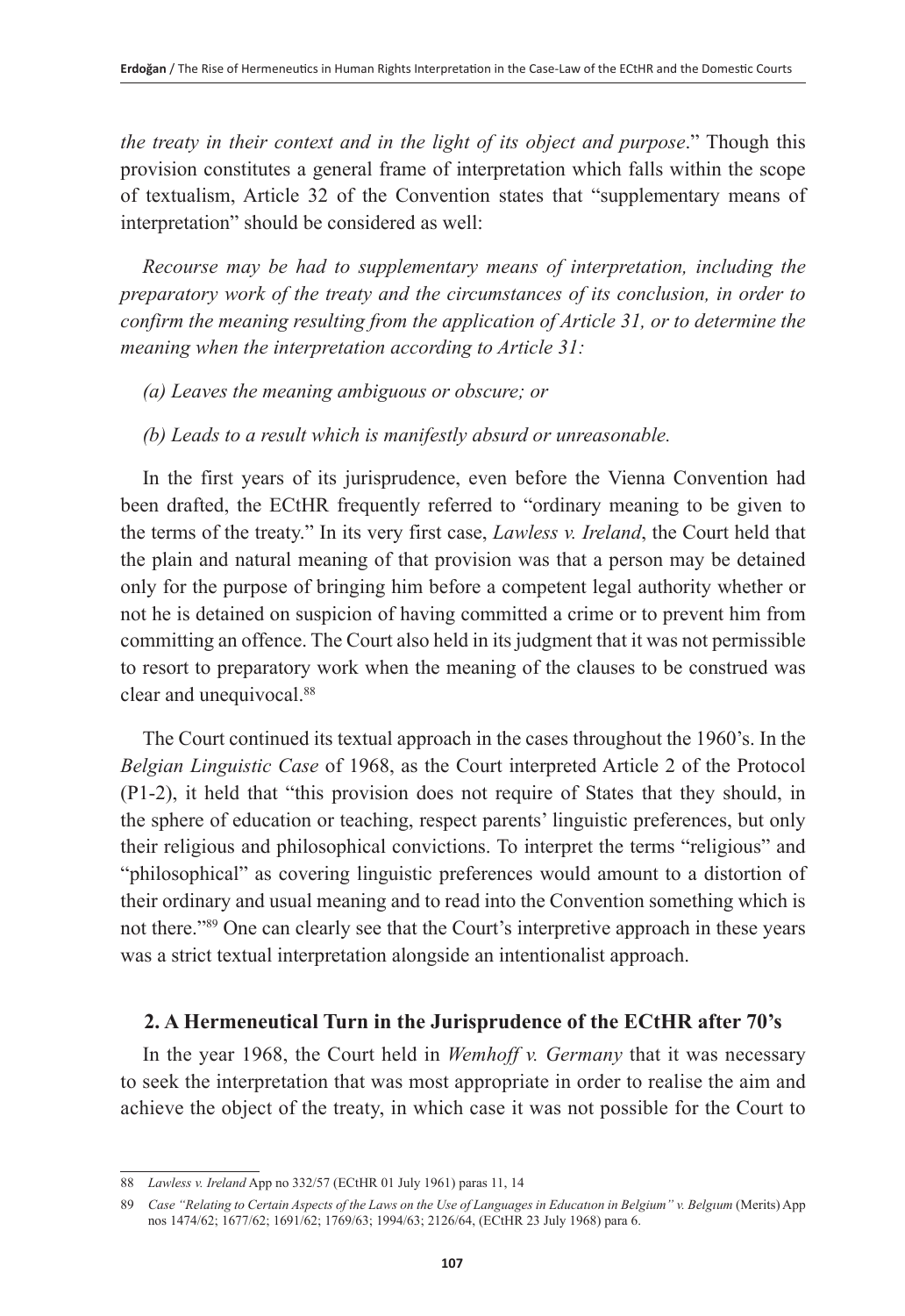accept the restrictive meaning of "trial" <sup>90</sup> and that the meaning of word "trial" should be interpreted under substantive accounts. Under such interpretation, the Court began to move from its textual approach. This has become much more visible in the judgments of the ECtHR in 1970's starting from *Golder v. The United Kingdom.*

According to Letsas, *Golder* was a case that laid the foundations for interpretative principles, which have now become important for the thousands of applications that the Court receives each year.91 In the *Golder Case*, the applicant was a prisoner serving his sentence and had been denied permission to consult a solicitor with the aim of instituting libel proceedings against a prison officer. The United Kingdom argued that the ECHR does not confer a right to access to court, given the absence of an explicit provision which clearly indicates such a right.<sup>92</sup> However, the Court held that Article  $(6/1)$  embodies the "right to a court," of which includes the right of access, i.e., the right to institute proceedings before courts in civil matters. Added to this are the guarantees laid down by Article 6 para. 1 (art. 6-1) in regards to both the organisation and composition of the courtand the conduct of the proceedings.<sup>93</sup>

The *Golder Case*, thus, introduced a new debate to European legal systems, which has been held between originalists and non-originalists in the context of American constitutional law, namely that of 'unenumerated' rights. $94$  Following that, the European Court of Human Rights, from that time on, has improved its jurisdiction in terms of interpretation from a strict textuality to a philosophical hermeneutics approach. Thus, the Court's interpretive ethic, as Letsas points out, became more focused on the substance of the human right at issue and the moral value of it in a democratic society rather than engaging in linguistic exercises about the meaning of words or in empirical searches about the intentions of drafters.<sup>95</sup>

Within the following four years of *Golder*, ECtHR made its approach much clearer in the *Engel*, *Tyrer*, and *Airey* Cases. In the *Engel Case*, the Court regarded the term "criminal charge" as an autonomous concept from the domestic laws of contracting parties.<sup>96</sup> The Court in 1978 acknowledged the "living instrument" approach, in which the interpretive principle underlies *Tyrer*. 97 These interpretive principles have

- 95 ibid 520
- 96 (n 78)

<sup>90</sup> *Wemhoff v. Germany* App no 2122/64 (ECtHR 27 July 1968) paras 7-8

<sup>91</sup> George Letsas, 'Strasbourg's Interpretive Ethic: Lessons for the International Lawyer' (2010) 21 (3) European Journal of International Law 509, 515

<sup>92</sup> ibid 515

<sup>93</sup> *Golder v. United Kingdom* App no 4451/70 (ECtHR 21 February 1975) para 36

<sup>94</sup> Letsas (n 91) 515

<sup>97</sup> (n 77)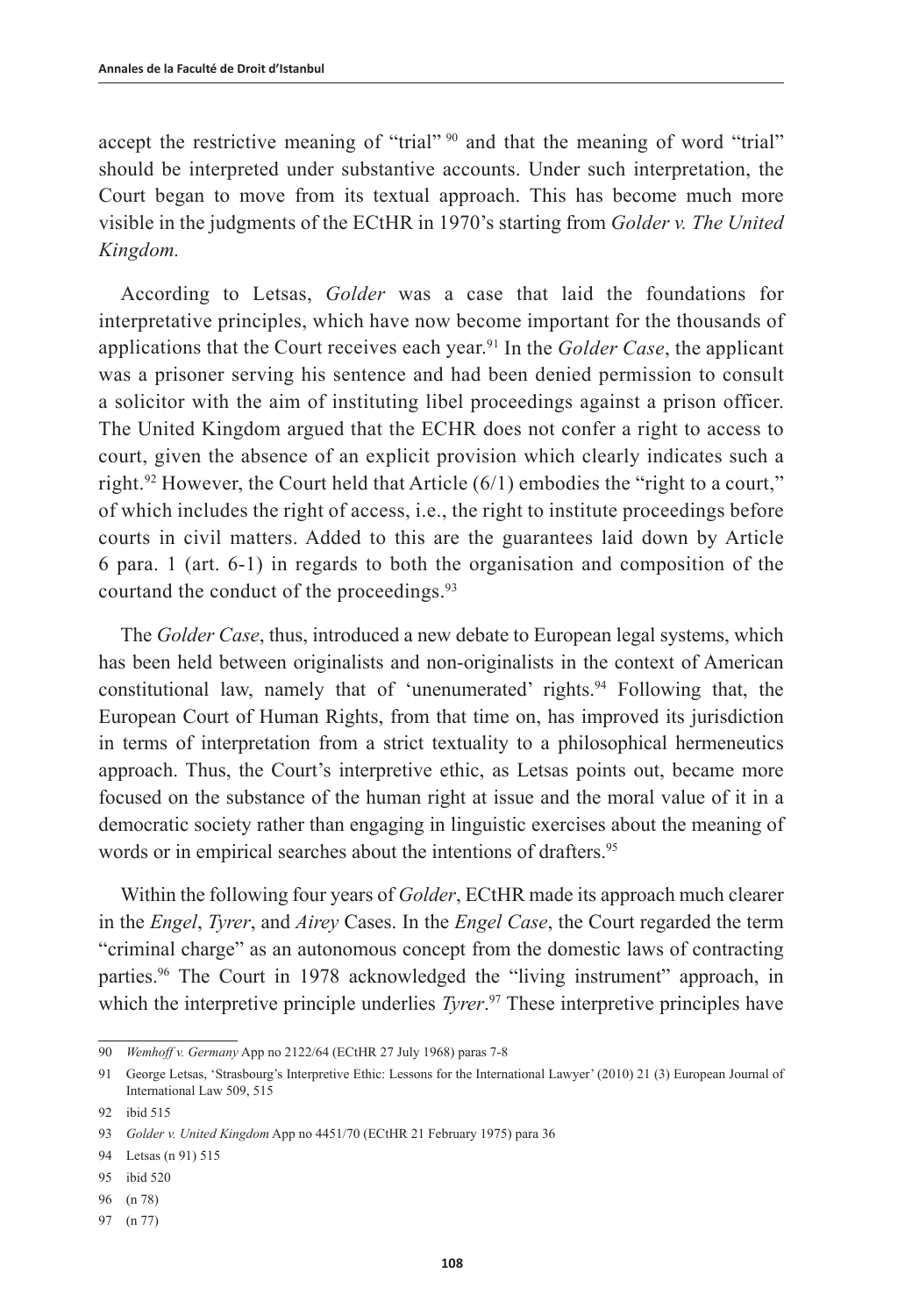become quite familiar for domestic rights protection systems as well as international mechanisms, in which they constituted a philosophical and legal hermeneutics approach to rights.98

The ECtHR did not stop there; it extended its interpretive approach to even social and economic rights. In the *Airey* Case, the Court held that fulfilment of a duty under the Convention, on occasion, necessitates some positive action on the part of the State; in such circumstances, the State cannot simply remain passive, and "there is ... no room to distinguish between acts and omissions."99 Furthermore, the Court, in this case, broadened the scope of rights in favour of social and economic rights, stating that an interpretation of the Convention might extend into the sphere of social and economic rights. The Court continued by stating that there should not be a decisive factor against such an interpretation; there is no water-tight division separating that sphere from the field covered by the Convention.<sup>100</sup>

The world in the 1980's was undergoing a crucial transformation with the third wave of democratization, which refers to transitions to democracy in mostly Eastern European countries. These countries gradually recognised the compulsory jurisdiction of the Court, and among them, there were countries suffering from crucial structural human rights problems. In line with this, the Court found a chance to apply and develop its interpretive principles more broadly and perhaps more bravely.<sup>101</sup>

In 1993, the Court held in *Öneryıldız v. Turkey* that the positive obligation to take all appropriate steps to safeguard life for the purposes of Article 2 entailed, above all else, a primary duty on the State to put in place a legislative and administrative framework designed to provide effective deterrence against threats to the right to life.102 Thus, by using the positive obligations principle, the Court began to extend the scope of rights into third generation rights such as the right to environment.

The above cases demonstrate that the ECtHR, as an international rights protection mechanism, changed the rules of the game in interpretation. The Court developed interpretive principles, reasonably inspired by domestic jurisdictions of its contracting parties, such as the Elfes and Lüth Decisions of the Federal German Constitutional Court. In any case, the European Court of Human Rights' interpretive principles has been and continues to be formed under the postulates of philosophical and legal hermeneutics<sup>103</sup>. However, the ECtHR's explicit focus on the substance of the

<sup>98</sup> Koch (n 82) 39-40

<sup>99</sup> (n 79) para 5.

<sup>100</sup> (n 79) para 26.

<sup>101</sup> For an example of the Court's double standard, see the comparison between Aksoy v. Turkey and Brannigan and McBride v. The United Kingdom in Marie-Benedicte Dembour, Who Believes in Human Rights Reflections on the European Convention (Cambridge University Press 2006) 51-53

<sup>102</sup> *Öneryıldız v. Turkey* App no 48939/99 (30 November 1993) para 89

<sup>103</sup> Koch (n 82) 56-57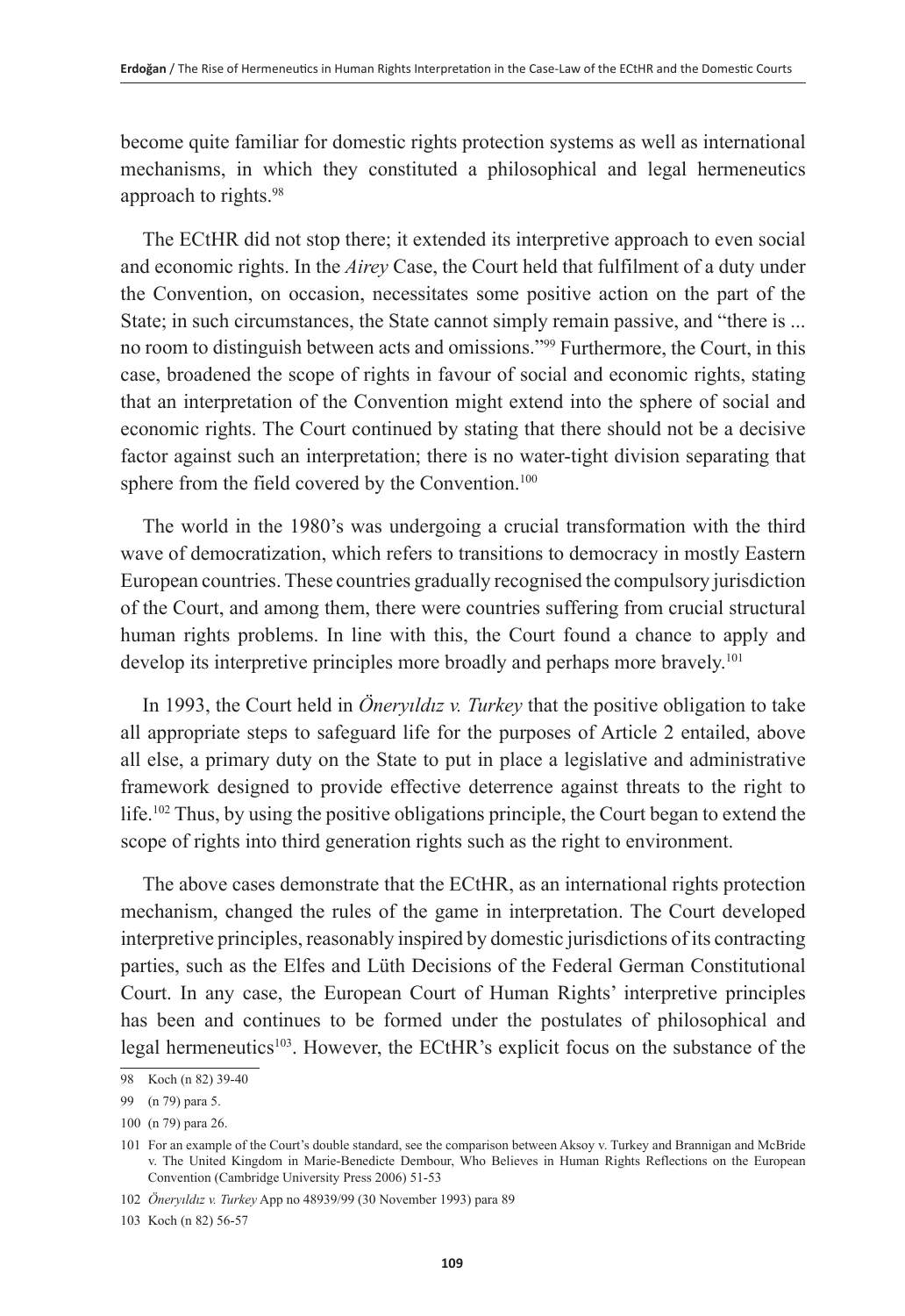human rights has led the Court to go further. The Court, in 2002, released the *Pretty* Judgment, which manifests the ECtHR's understanding of human rights and should be marked as one of the cornerstones in the Court's jurisprudence. The importance of the judgment was its emphasis on human dignity as one's freedom and capacity to choose and on the conception of dignity as a basis of rights.<sup>104</sup> Though the ECtHR has mentioned human dignity several times before<sup>105</sup> *Pretty*, this was one of the very first cases that the Court put not only legal but also a moral flesh on the bare bones of human rights. Thus, the Court took a truly hermeneutical step that, from that time on, the concept of human rights is to be understood not only by the Convention's object and purpose but also by human dignity as personal autonomy.106 In 2006, the Court, in *Sorensen and Rasmussen,* held that 'the notion of personal autonomy' is an important principle underlying the interpretation of the Convention guarantees, $107$ and it repeated this wording in *Vordur Olafsson v. Iceland*. 108

The European Court of Human Rights, from time to time, uses textual interpretation as well, for instance, *Johnston v. Ireland* in 1986<sup>109</sup> and the *Bankovic* Case in 2001.<sup>110</sup> However, one can argue that the Court's evolutive interpretation prevails over the textual and intentional approach. Thus, the European Court of Human Rights' interpretive principles, in a hermeneutical sense, is shaping human rights conceptions of European domestic legal orders.

Today, partially because of the past temperamental relationship between them, the ECtHR relies on domestic courts' judgments more than it used to.111 Thus, it is a well-known fact that the ECtHR has made a procedural turn in the protection of human rights in recent years,112 meaning that the Court chooses a path that is marked by a preference for a procedural review of national authorities as well as the domestic courts rather than a strict scrutiny of the facts (substantial review). Such an approach would naturally give rise to a responsible domestic courts doctrine, allowing domestic courts a larger discretionary space with regard to making rights violation

<sup>104</sup> Benedict Douglas, 'Too attentive to our duty: the fundamental conflict underlying human rights protection in the UK' (2018) 38 (3) Legal Studies 360, 362

<sup>105</sup> ibid 362

<sup>106</sup> For e.g. N.R. Koffeman, *(The right to) personal autonomy in the case law of the European Court of Human Rights,* (LL.M), Leiden, 2010, available at:

https://scholarlypublications.universiteitleiden.nl/access/item%3A2885722/view, Access: 21.08.2021, 5-8.

<sup>107</sup> *Sorensen and Rasmussen v. Denmark,* App Nos 52562/99 and 52620/99, (ECtHR, 11 July.2006) para 54.

<sup>108</sup> *Vordur Olafsson v. Iceland,* App no 20161/06, (ECtHR, 27 April 2010) para 46.

<sup>109</sup> *Johnston and Others v. Ireland,* App No 9697/82, (ECtHR, 18 December 1986) para 52.

<sup>110</sup> *Bankovic and Others v. Belgium and Others,* App no. 52207/99, (ECtHR, 12 December 2001).

<sup>111</sup> Eirik Björge, 'Bottom-Up Shaping of Rights: How the Scope of Human Rights at the National Level Impact upon Convention Rights', in Eva Brems, Janneke Gerards (eds) *Shaping Rights in the ECHR: The Role of The European Court of Human Rights in Determining the Scope of Human Rights,* (Cambridge University Press, 2013) 229.

<sup>112</sup> Eva Brems, 'The "Logics" of Procedural-Type Review by the European Court of Human Rights' in Janneke Gerards, Eva Brems (eds) *Procedural Review in European Fundamental Rights Cases,* (Cambridge University Press, 2017) 17-18.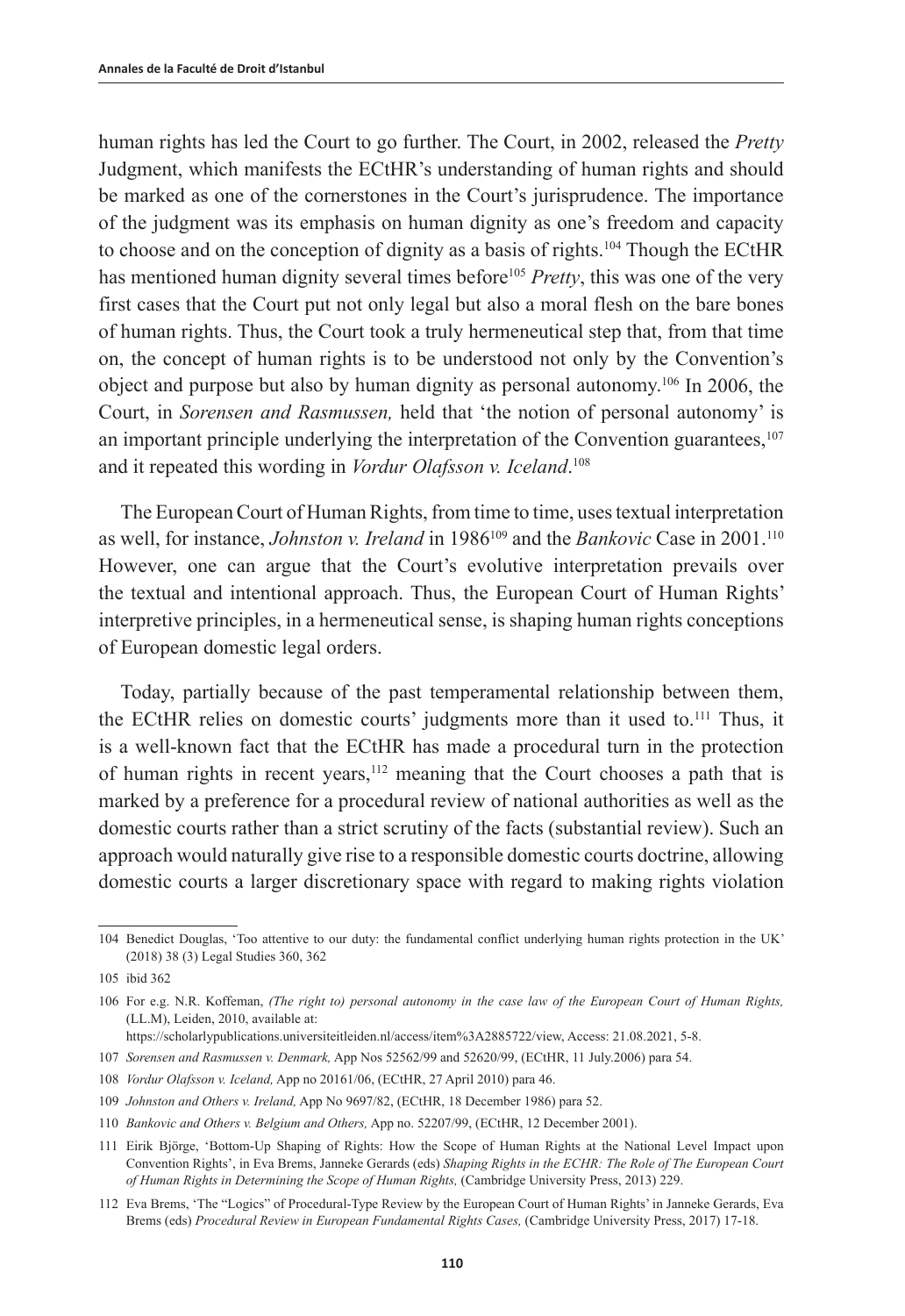determinations and also that domestic courts should responsibly take into account the interpretation of the Convention rights as developed through ECtHR case law<sup>113</sup>.

Particularly, Protocol No. 16 to the European Convention on Human Rights approved by the Plenary Court on 18 September 2017 corresponds to the "*shared responsibility*" doctrine by promoting a legal interaction between national courts and the ECtHR. Article 1 of Protocol No. 16 to the Convention confers jurisdiction on the Court to give advisory opinions on questions of principle concerning the interpretation or application of the rights and freedoms defined in the Convention or the Protocols. The aim of the procedure has been anticipated to further the interaction between the Court and the national courts and tribunals of the Contracting Parties to the Convention by promoting constructive dialogue between the Court and the national courts and tribunals.114 Although much praised, some procedural challenges can be observed in Protocol No. 16 such as the parallel existence of two similar types of optional preliminary rulings in the Court of Justice of the European Union (CJEU) and the ECtHR, which might unnecessarily complicate the harmonious coexistence of the various legal orders<sup>115</sup> and might cause delays and confusion<sup>116</sup> in judicial proceedings.

 It should be noted, furthermore, that the "procedural turn" of the ECtHR has been criticised for coming at the expense of the implementation of a dynamic approach through judicially restraining the Court and international judges in favour of national authorities.117 However, the procedural move has been praised and claimed to be [synergetic](https://tureng.com/tr/turkce-ingilizce/synergetic) with an effective right protection. According to Kleinlein,

> "Contrary to the fears expressed by some critics, this move, while closely intertwined with the concept of subsidiarity, does not diminish substantive human rights obligations… *as* the procedural approach facilitates a dynamic evolution either in the practice of Convention States (analytic or bottom-up approach) or by the Court (constructive or top-down approach) ..."118

<sup>113</sup> Başak Çalı, 'From Flexible to Variable Standards of Judicial Review: The Responsible Domestic Courts Doctrine at the European Court of Human Rights' in Oddný Mjöll Árnadóttir, Antoine Buyse (eds) *Shifting Centres of Gravity in Human Rights Protection: Rethinking Between the ECHR, EU, and National Legal Orders,* (Routledge, 2016), 155.

<sup>114</sup> European Court of Human Rights, *Guidelines on the implementation of the advisory-opinion procedure introduced by Protocol No. 16 to the Convention (as approved by the Plenary Court on 18 September 2017),* para 2.

<sup>115</sup> Koen Lemmens, 'Protocol No 16 to the ECHR: Managing Backlog through Complex Judicial Dialogue?' (2019), European Constitutional Law Review 15 (4), 691, 693.

<sup>116</sup> Janneke Gerards, 'Advisory Opinions, Preliminary Rulings and the New Protocol No. 16 to the European Convention of Human Rights A Comparative and Critical Appraisal' (2014) Maastricht Journal of European and Comparative Law, 21 (4) 630, 632.

<sup>117</sup> see for. e.g. P. Cumper, T. Lewis, 'Blanket Bans, Subsidiarity, and the Procedural Turn of the European Court Of Human Rights' (2019) International and Comparative Law Quarterly, 68 (3) and Øyvind Stiansen, Erik Voeten, 'Backlash and Judicial Restraint: Evidence from the European Court of Human Rights' (2020) International Studies Quarterly 64 (4)

<sup>118</sup> Thomas Kleinlein, 'The Procedural Approach of the European Court of Human Rights: Between Subsidiarity and Dynamic Evolution' (2019), International and Comparative Law Quarterly, 68 (1) 91, 92, see also Robert Spano, 'The Future of the European Court of Human Rights—Subsidiarity, Process-Based Review and the Rule of Law' (2018) Human Rights Law Review, 18 (3)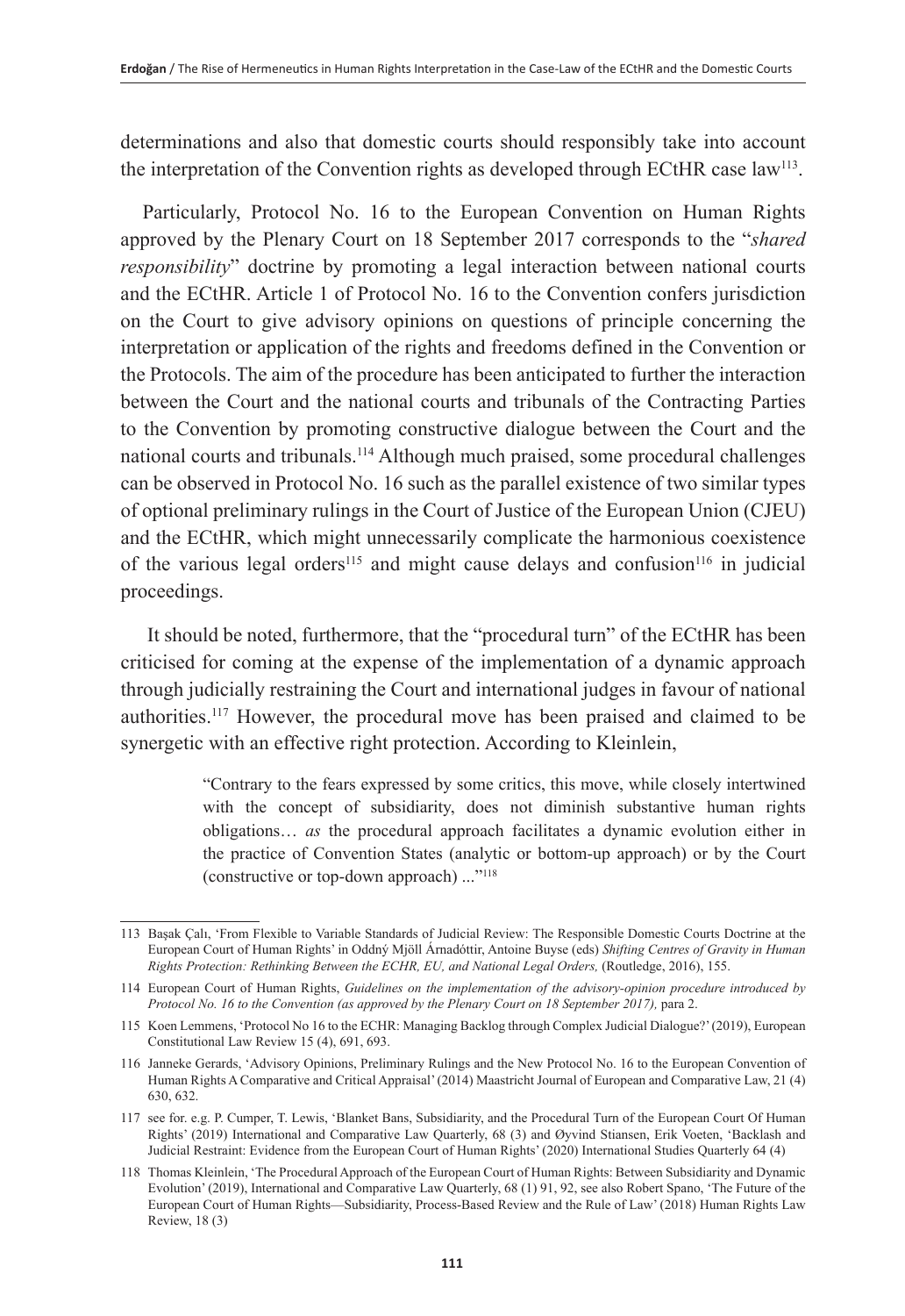Either way, it should be acknowledged that as a result of the "*procedural turn or approach*," the hermeneutical interaction between the ECtHR and domestic courts –particularly Constitutional or Supreme Courts- of the parties to the Convention will be the determinant factor in the future.

## **Concluding Remarks: Why do we oblige our judges to apologize?**

Like any revolution, the judicial revolution of rights in Europe were twofold: First, below to top, then the other way around. It started with a pressure from legal systems and jurisdictions of the domestic courts of Europe (such as Britain and Germany) to the European Court of Human Rights, and it proceeded to radiate from there to European legal orders. However, as is known, a revolution devours its children. In order to comply with the interpretive requirements of the European Court of Human Rights, European domestic courts can now be said to be trying to develop a dialogue between the Court's and their own jurisdictions.<sup>119</sup> Particularly in the United Kingdom, a reform has been made by enacting the Human Rights Act in 1998, which deeply affects its legal and judicial system<sup>120</sup>.

However, it seems that unless domestic courts fully understand and engage with the conception of rights as well as the interpretive principles of the ECtHR, judges will unavoidably have to apologize to the applicants. Perhaps, two examples from very different geographical, political, and legal positions under the jurisdiction of the ECtHR, one from the west, United Kingdom, and one from the east, Turkey, could be enlightening for exemplifying my point.

The first example is *Squirrell Ltd. v. National Westminister Bank plc and HM Customs and Excise*, in 2006 from the United Kingdom Chancery Division of High Court. As to the facts of case, the Bank suspected that Squirrel Ltd's (the applicant) bank account contained the proceeds of crime and froze the account, in accordance with section 328 (1) of the Proceeds of Crime Act, without showing any reason. The applicant, *inter alia*, applied for an order to unblock the account on the basis that there was no evidence that it was guilty of any wrongdoing. Consequently, though the applicant did not commit any crime or wrongdoing, his company's account remained blocked for 16 days, which kept him making any necessary payments during that time, including payment to lawyers to appear before court on his behalf.

The interesting fact in this case is that the judge started his own judgment by stating that, "*I should say I have some sympathy for parties in Squirrel's position.*

<sup>119</sup> Lord Kerr, 'The Need for Dialogue Between National Courts and the European Court of Human Rights' in (eds) Spyridon Flogaitis, Tom Zwart, Julie Fraser, *The European Court of Human Rights and Its Discontents: Turning Criticism into Strength,* (Edward Elgar Publishing, 2013) 105.

<sup>120</sup> For e.g. Roger Masterman, 'Aspiration or Foundation? The status of the Strasbourg Jurisprudence and the "Convention Rights" in domestic law', in Helen Fenwick, Gavin Phillipson, Roger Masterman, (eds.) *Judicial Reasoning under the Human Rights Act,* (Cambridge University Press, 2007) 57-60.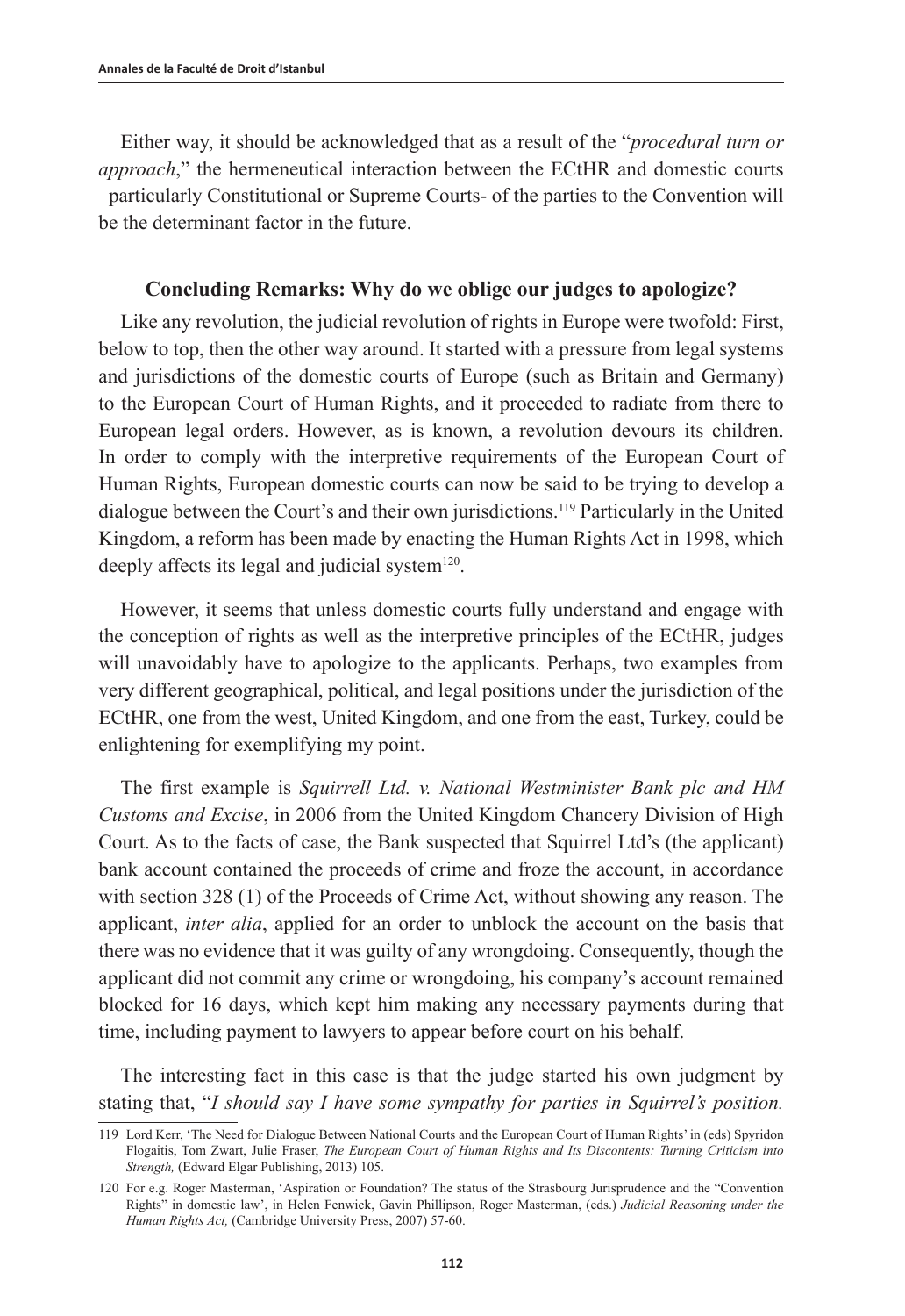*It is not proved or indeed alleged that it or any of its associates has committed any offence. …it cannot be suggested that either Natwest of HMCE are required to give a cross undertaking in damages. In the result, if Squirrell is entirely innocent, it may suffer severe damage for which it will not be compensated.*"<sup>121</sup> In the judge's view, "*the course adopted by Natwest was unimpeachable. It did precisely what this legislation intended it to do. In the circumstances, there can be no question of me ordering it to operate the account in accordance with Squirrell's instructions. To do so would be to require it to commit a criminal offence. …Sympathy for the position in which Squirrell finds itself do not override those considerations.*"<sup>122</sup> At the end of the day, Squirell Ltd. gained the sympathy of the judge but not compensation even if there was a possibility that the bank transactions on his account would be arbitrary.

The second example is the *Emin Aydın* Case from the Turkish Constitutional Court in 2015. Emin Aydın is a newspaper columnist at a local journal in a small town called Çine in the Western region of Turkey. The town is so small that only four public prosecutors hold office. In one of his columns, the journalist used all four prosecutors' names in a way that could be insulting to each one of them. After all four prosecutors pressed charges against him, one of these prosecutors carried out the investigation and brought the charges before the Criminal Court. The Criminal Court convicted him, and the High Court of Appeal approved the conviction; thus, after all legal remedies had been exhausted, the case came before the Turkish Constitutional Court as an individual application (constitutional complaint).

The applicant's argument was that the public prosecutor must be impartial as well as judges for public prosecutors are under a legal obligation to carry out an impartial investigation and to collect evidence both in favour and against the suspect on the public's behalf. Otherwise, this would be breach of the right to a fair trial in Article 6 of the ECHR and Article 36 of the Constitution of Turkey. However, in neither instance did the courts nor did the Turkish Constitutional Court agree with this argument because there was not a legal provision which allowed the applicant to challenge the impartiality of a public prosecutor as there was under Turkish Criminal Code for recusation of judges.<sup>123</sup>

In its judgment, the Turkish Constitutional Court held that, "*Even if it is an undesirable occasion that a public prosecutor becomes both either victim or plaintiff and the investigator of any case, in the Turkish Penal Law system, there is no such provision giving room for a foundation of the "recusation of public prosecutor." It is*  legally possible for a public prosecutor to carry out and finalize an investigation in

<sup>121</sup> *Squirrell Ltd. v. National Westminister Bank plc and HM Customs and Excise, [2006] -1-W.L.R.-637,* para 7.

<sup>122</sup> ibid para 21.

<sup>123</sup> Turkish Constitutional Court, *Emin Aydın (2) Başvurusu,* App No: 2013/3178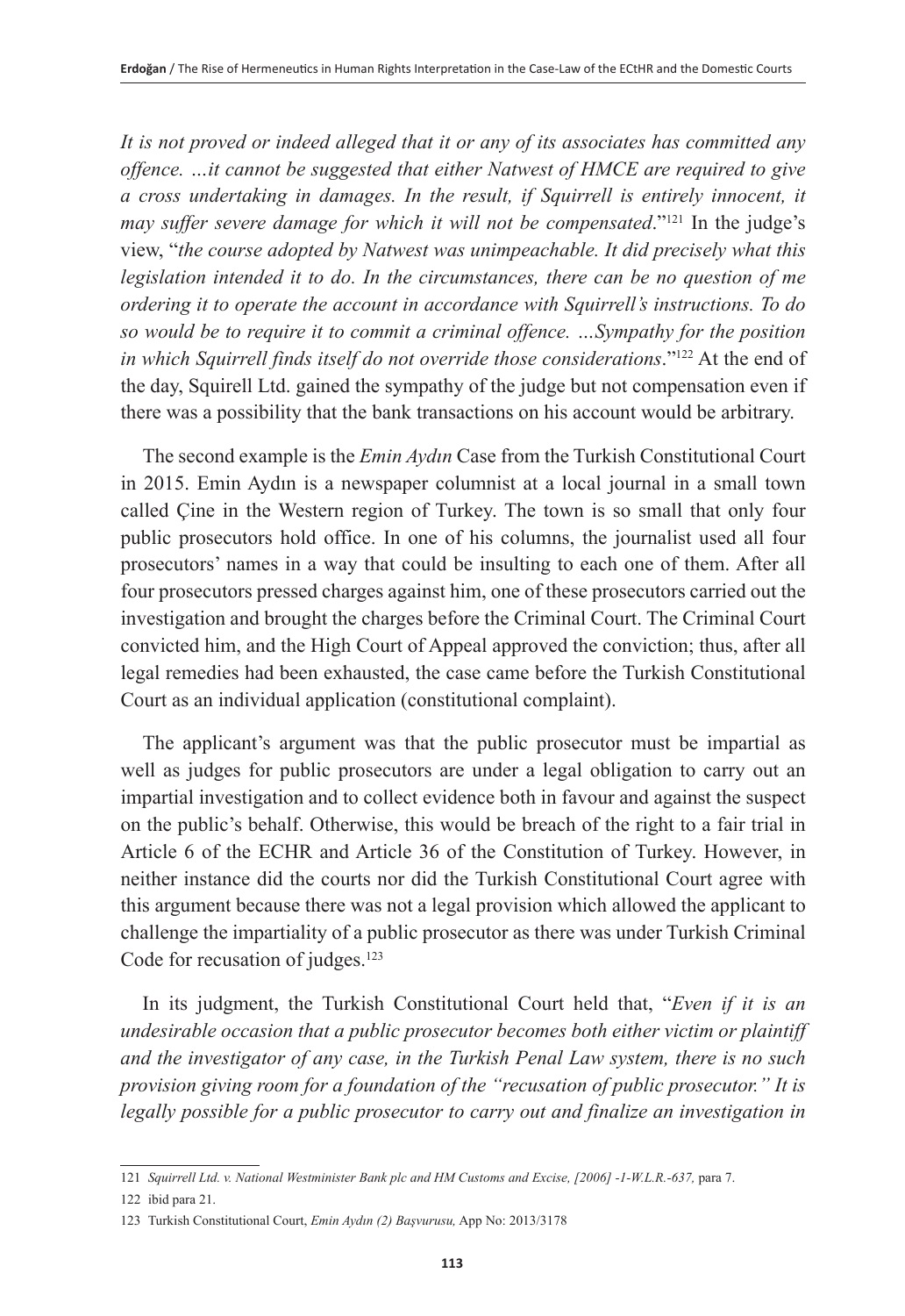*which he/she is either victim or plaintiff."*<sup>124</sup> Similar to Squirrel Ltd., the columnist gained the sympathy of the Constitutional Court, which states that such occasion is *undesirable;* however, quite like Squirrel, he could not persuade the judges to overturn the judgment of the criminal court.

The common point of the above two cases is that there is an implicit apology from judges to the applicants in each of them. Even if judges, as one can see, have sympathy for an applicant's situation, they feel restricted by the strict textuality and the intention of the legislation and fail to engage with hermeneutical context of human rights. Thus, today, a judicial protection of rights is to be understood and formulated under a *hermeneutical awareness*, 125 for, as Leyh points out, hermeneutics vigorously resists views of reason and rationality as historically disengaged, denies that truth is transcendent, and holds untenable the idea that language is a neutral instrument capable of impartially representing objects in the world.126

**Acknowledgments:** I am extremely grateful for the help and advice of Dr. Benedict Douglas and Dr. Marianna Iliadou in Durham Law School and all my colleagues in Ankara Hacı Bayram Veli University Faculty of Law for their comments and contributions. Any errors are my own.

**Peer-review:** Externally peer-reviewed.

**Conflict of Interest:** The author has no conflict of interest to declare.

**Grant Support:** The author declared that this study has received no financial support.

**Teşekkür:** Durham Hukuk Fakültesi'nden Dr. Benedict Douglas ve Dr. Marianna Iliadou'ya yardım ve tavsiyeleri için son derece müteşekkirim. Aynı zamanda Ankara Hacı Bayram Veli Üniversitesi Hukuk Fakültesi'ndeki tüm meslektaşlarıma yorum ve katkılarından dolayı teşekkür ederim. Herhangi bir hata bana aittir.

**Hakem Değerlendirmesi:** Dış bağımsız.

**Çıkar Çatışması:** Yazar çıkar çatışması bildirmemiştir.

**Finansal Destek:** Yazar bu çalışma için finansal destek almadığını beyan etmiştir.

## **Bibliography**

#### **Books, Articles and Reports**

Alexy, R, A Theory of Constitutional Rights (Julian Rivers tr, Oxford University Press 2002)

- Annino, PG, An Evaluation of Ronald Dworkin's Hermeneutical Theory of Law (Dphil Thesis, Fordham University, 1997).
- Bellamy, R, Political Constitutionalism: Republican Defence of the Constitutionality of Democracy, (Cambridge University Press, 2007).
- Bellamy, R, 'Political Constitutionalism and The Human Rights Act' (2011) 9 (1) International Journal of Constitutional Law 86-111.

<sup>124</sup> *"Bir Cumhuriyet savcısının herhangi bir olayın hem mağduru veya müştekisi hem de soruşturmasını yürüten kişisi olması istenir bir durum olmamakla birlikte Türk Ceza Hukuku sisteminde "Cumhuriyet savcısının davaya bakamaması ve reddi" müessesesine yer verilmemiştir. Cumhuriyet savcısının kendisinin bizzat mağdur ya da müşteki durumda olduğu bir soruşturmayı yürütmesi ve sonuçlandırması yasal olarak mümkündür.* ibid para 28

<sup>125</sup> Gadamer, *Truth and Method* (n 46) 534

<sup>126</sup> Leyh, (n. 59) 855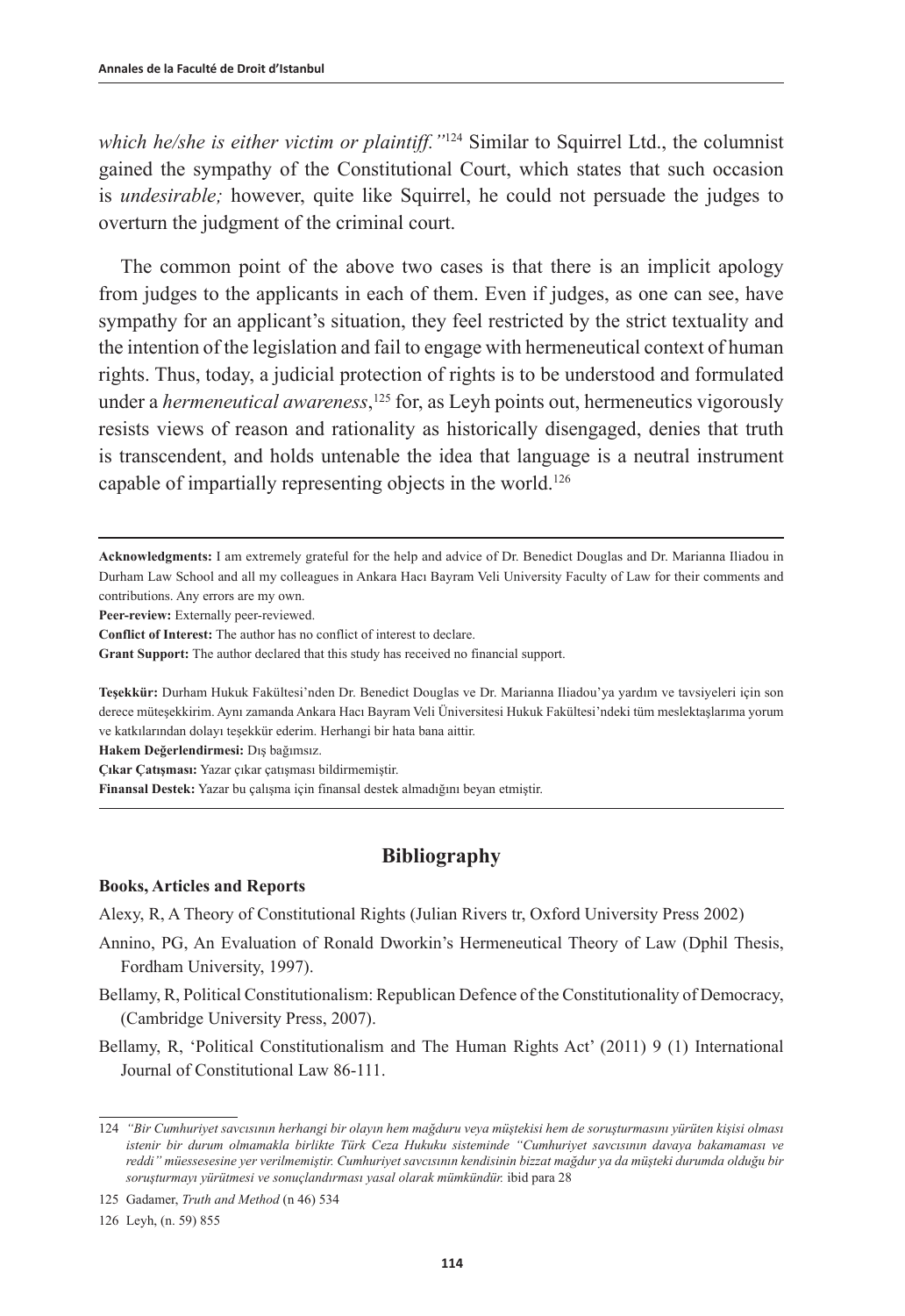- Björge, E, 'Bottom-Up Shaping of Rights: How the Scope of Human Rights at the National Level Impact upon Convention Rights', in Eva Brems, Janneke Gerards (eds), *Shaping Rights in the ECHR: The Role of The European Court of Human Rights in Determining the Scope of Human Rights*, (Cambridge University Press, 2013)
- Brems, E, 'The "Logics" of Procedural-Type Review by the European Court of Human Rights' in Janneke Gerards, Eva Brems (eds) *Procedural Review in European Fundamental Rights Cases*, (Cambridge University Press, 2017)
- Cappelletti, M, *The Judicial Process in Comparative Perspective*, (Clarendon Press, 1989).
- Çalı, B, 'From Flexible to Variable Standards of Judicial Review: The Responsible Domestic Courts Doctrine at the European Court of Human Rights' in Oddný Mjöll Árnadóttir, Antoine Buyse (eds) *Shifting Centres of Gravity in Human Rights Protection: Rethinking Between the ECHR, EU, and National Legal Orders,* (Routledge, 2016)
- Council of Europe, *High Level Conference on the Future of the European Court of Human Rights Brighton Declaration*, Brighton, 18-20 April 2012, H/Inf (2012) 3.
- Cumper, P/Lewis, T, 'Blanket Bans, Subsidiarity, and the Procedural Turn of the European Court Of Human Rights' (2019) International and Comparative Law Quarterly, 68 (3) 611-638
- Dembour, MB, Who Believes in Human Rights Reflections on the European Convention (Cambridge University Press 2006)
- Donato, J, 'Dworkin and Subjectivity in Legal Interpretation' (1998) 40 (6) Stanford Law Review 1517-1541
- Douglas, B, 'Too attentive to our duty: the fundamental conflict underlying human rights protection in the UK' (2018) 38 (3) Legal Studies' 360-378
- Dworkin, R, A Matter of Principle (Harvard University Press 1985)
- Dworkin, R, 'Law as Interpretation' 1982 (60) Texas Law Review 179-200
- Dworkin, R, Law's Empire (Harvard University Press 1986)
- Dworkin, R, Taking Rights Seriously, (Harvard University Press, 1978).
- Dzehtsiarou, K, 'European Consensus and the Evolutive Interpretation of the European Convention on Human Rights' (2011) 12 (10) German Law Journal 1730-1745

Elliot, M, The Constitutional Foundations of Judicial Review, (Hart Publishing, 2001).

- Ely, JH, Democracy and Distrust: A Theory of Judicial Review (Harvard University Press 1980)
- Eskridge, W, 'Gadamer/Statutory Interpetation' (1990) 90 Columbia Law Review 609-681
- European Court of Human Rights, *Guidelines on the implementation of the advisory-opinion procedure introduced by Protocol No. 16 to the Convention (as approved by the Plenary Court on 18 September 2017.*
- Fickle, SC, 'The Dawn's Early Light: The Contributions of John Hart Ely to Constitutional Theory' (1981) 56 Indiana Law Journal 637-672
- Gadamer, HG, 'Classical and Philosophical Hermeneutics' (2006) 23 (1) Theory, Culture And Society 29-56
- Gadamer, HG, Truth and Method (Continuum 2004)
- Gardbaum, S, 'Are Strong Constitutional Courts Always a Good Thing for New Democracies?' (2015) 53 Columbia Journal of Transnational Law 285-320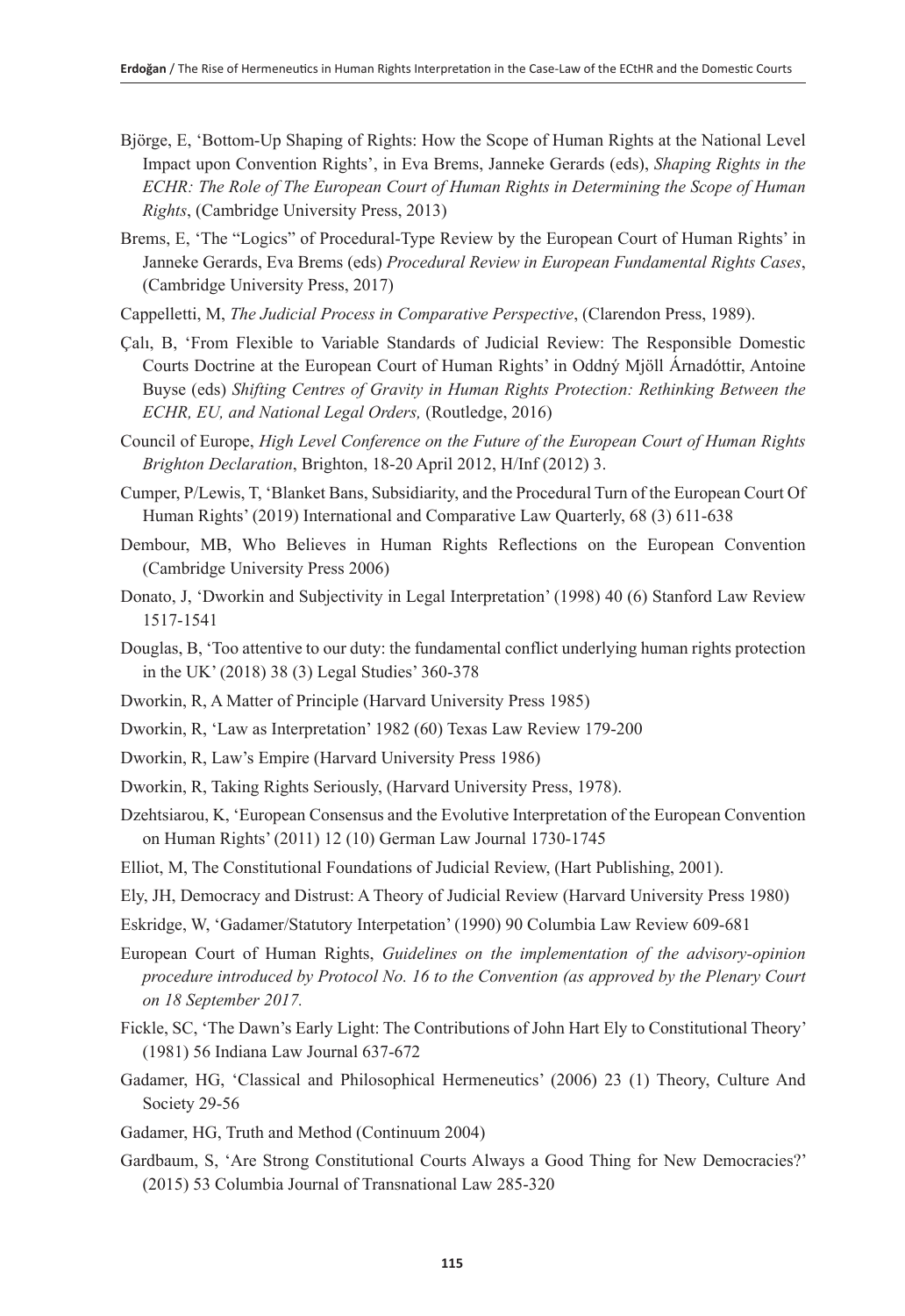- Gerards, J, 'Advisory Opinions, Preliminary Rulings and the New Protocol No. 16 to the European Convention of Human Rights A Comparative and Critical Appraisal' (2014) Maastricht Journal of European and Comparative Law, 21 (4) 630-651
- Ginsburg, T, Judicial Review In New Democracies Constitutional Courts In Asian Cases (1st edn, Cambridge University Press 2003)
- Hailbronner, M, 'Rethinking the Rise of the German Constitutional Court: From anti-Nazism to Value Formalism' (2014) 12 (3) International Journal of Constitutional Law 626–649.
- Hall, JB, 'Taking "Rechts" Seriously: Ronald Dworkin and the Federal Constitutional Court of Germany' (2008) 9 (6) German Law Journal 771-798
- Henley, K, 'Protestan Hermeneutics and the Rule of Law: Gadamer and Dworkin' (1990) 3 (1) Ratio Juris 14-28
- Hasnas, John, 'Back to the Future: From Critical Legal Studies forward to Legal Realism, or How not to Miss the Point of Indeterminacy Argument' (1995) 45 (84) Duke Law Journal 84-132
- Hoy, DC 'Interpreting The Law: Hermeneutical and Poststructuralist Perspectives' (1985) 58 (135) Southern California Law Review 135-176.
- Hutt, DEB, 'Against Judicial Supremacy in Constitutional Interpretation' (2017) (31) Revus, Journal for Constitutional Theory and Philosophy of Law 83-106
- Issacharoff, S, 'Constitutional Courts and Democratic Hedging' (2010) 9 (4) The Georgetown Law Journal 961-1012
- Kemmerer, A, 'Sources in the Meta-Theory of International Law: Hermeneutical Conversations' in Samantha Besson and Jean d'Aspremont (eds) *[The Oxford Handbook of the Sources of](https://www.oxfordhandbooks.com/view/10.1093/law/9780198745365.001.0001/law-9780198745365) [International Law](https://www.oxfordhandbooks.com/view/10.1093/law/9780198745365.001.0001/law-9780198745365)* (Oxford University Press 2017)*.*
- Kleinlein, T, 'The Procedural Approach of the European Court of Human Rights: Between Subsidiarity and Dynamic Evolution' (2019), International and Comparative Law Quarterly, 68 (1) 91-110
- Klement, JH, 'Common Law Thinking in German Jurisprudence-on Alexy's Principles Theory' in Matthias Klatt (ed), *Institutionalized Reason: The Jurisprudence of Robert Alexy* (Oxford University Press 2012)
- Knowles, HJ/Toia, JA, 'Defining 'Popular Constitutionalism: The Kramer versus Kramer Problem' (2014) 42 (1) Southern University Law Review 31-59
- Kramer, L, The People Themselves: Popular Constitutionalism and Judicial Review, (Oxford University Press, 2004).
- Koch, IE, Human Rights as Indivisible Rights The Protection of Socio-Economic Demands under the European Convention on Human Rights (Martinus Nijhoff Publishers 2009)
- Koffeman, N.R., *(The right to) personal autonomy in the case law of the European Court of Human Rights*, (LL.M), Leiden, 2010, available at: [https://scholarlypublications.universiteitleiden.](https://scholarlypublications.universiteitleiden.nl/access/item%3A2885722/view) [nl/access/item%3A2885722/view,](https://scholarlypublications.universiteitleiden.nl/access/item%3A2885722/view) Access: 21.08.2021.
- Kommers, D, The Constitutional Jurisprudence of the Federal Republic of Germany (Duke University Press 1989)
- Lemmens, K, 'Protocol No 16 to the ECHR: Managing Backlog through Complex Judicial Dialogue?' (2019), European Constitutional Law Review 15 (4) 691-713
- Letsas, G, 'Strasbourg's Interpretive Ethic: Lessons for the International Lawyer' (2010) 21 (3) European Journal of International Law 509-541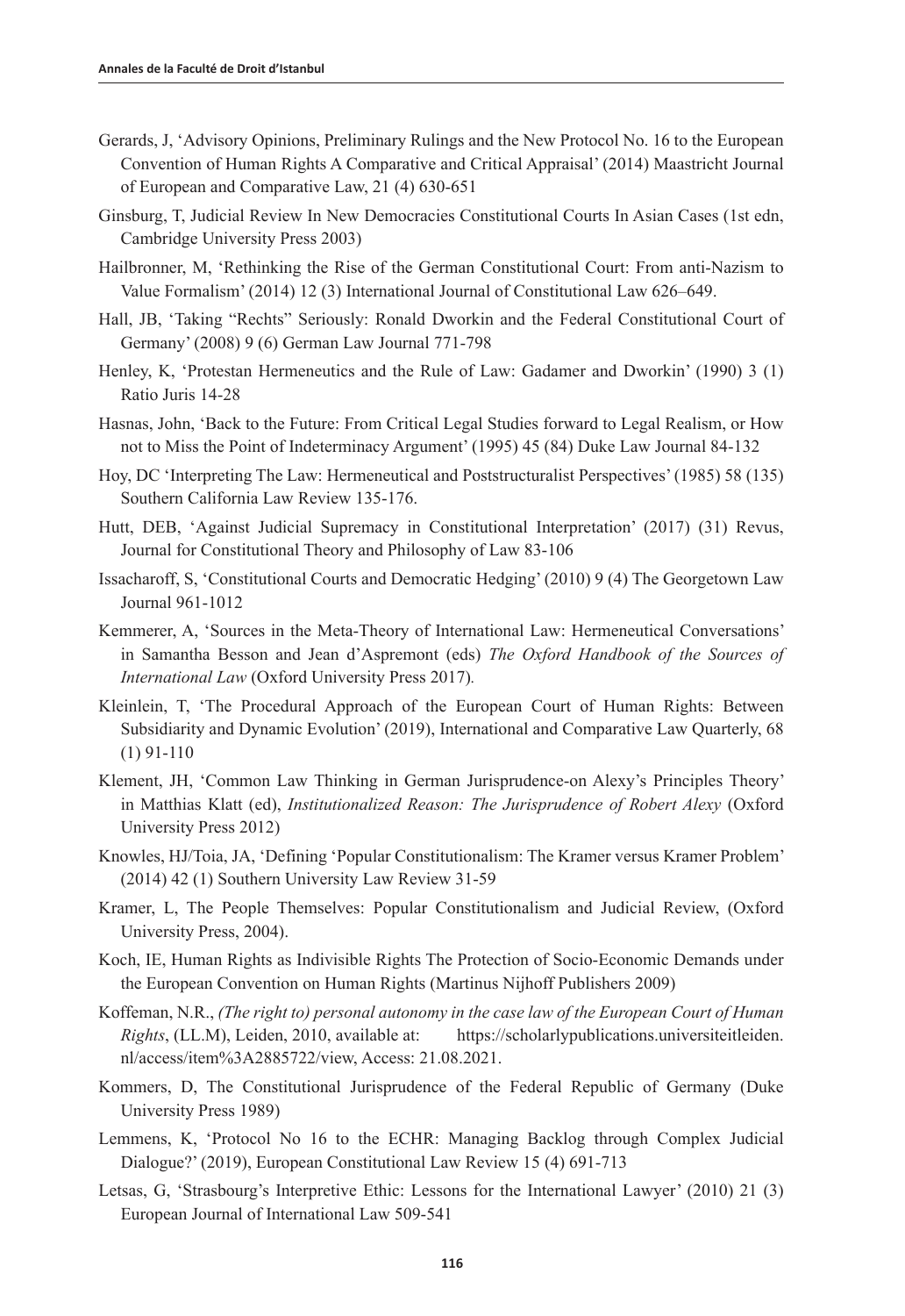- Lever, A, 'Democracy and Judicial Review: Are They Really Incompatible?' (2009) 7 (4) Perspectives on Politics 805-822
- Leyh, G, 'Dworkin's Hermeneutics' (1987) 39 Mercer Law Review 851-866
- Lord Kerr, 'The Need for Dialogue Between National Courts and the European Court of Human Rights' in (eds) Spyridon Flogaitis, Tom Zwart, Julie Fraser, *The European Court of Human Rights and Its Discontents: Turning Criticism into Strength*, (Edward Elgar Publishing, 2013)
- Madsen, MR, 'The Protracted Institutionalization of the Strasbourg Court: From Legal Diplomacy to Integrationist Jurisprudence' in Jonas Christoffersen and Mikael Rask Madsen (eds), *The European Court of Human Rights Between Law and Politics* (Oxford University Press 2011)
- Masterman, R, 'Aspiration or Foundation? The status of the Strasbourg Jurisprudence and the "Convention Rights" in domestic law', in Helen Fenwick, Gavin Phillipson, Roger Masterman, (eds.) *Judicial Reasoning under the Human Rights Act*, (Cambridge University Press, 2007)
- Mcgarry, J, Intention, Supremacy and the Theories of Judicial Review (Routledge 2017)
- Mootz, FJ., 'The Ontological Basis of Legal Hermeneutics: A Proposed Model of Inquiry Based on the Work of Gadamer, Habermas and Ricoeur' (1988) 68 Boston University Law Review 523-617
- Orakhelashvili, A, 'Restrictive Interpretation of Human Rights Treatise in the Recent Jurisprudence of European Court Human Rights' (2003) 14 (3) European Journal of International Law 529-568
- Palmer, R, Hermeneutics Interpretation Theory in Schleiermacher, Dilthey, Heidegger and Gadamer (Northern University Press 1969)
- Plunkett, D/ Sandel, T, 'Dworkin's Interpretivism and the Pragmatics of Legal Disputes' 2013 (19) Legal Theory 242-281
- Roach, K, 'The Varied Roles of Courts and Legislatures in Rights Protection' in Murray Hunt, Hayley J. Hooper and Paul Yowell (eds) *Parliaments and Human Rights Redressing the Democratic Deficit* (Hart Publishing 2015)
- Rosenfeld, M, 'Dworkin and the One Law Principle: A Pluralist Critique' (2005) 3 (233) Revue Internationale de Philosophie 363-392
- Scheuerman, W, Carl Schmitt: The End of Law, (Rowman&Littlefield Publishers, 1999).
- Senden, H, Interpretation of Fundamental Rights in a Multilevel Legal System, (Intersentia 2009)
- Solum, LB, 'Indeterminacy' in Dennis Patterson (ed), *A Companion to Philosophy of Law and Legal Theory* (Wiley-Blackwell 2010)
- Spano, R, 'The Future of the European Court of Human Rights—Subsidiarity, Process-Based Review and the Rule of Law' (2018) Human Rights Law Review, 18 (3) 473-494
- Stelmach, J/Brozek, B, The Methods of Legal Reasoning (Springer 2006)
- Stiansen, Ø/Voeten, E, 'Backlash and Judicial Restraint: Evidence from the European Court of Human Rights' (2020) International Studies Quarterly 64 (4) 770-784
- Tushnet, M, 'Alternative Forms of Judicial Review' (2003) 101 (8) Michigan Law Review 2781-2802
- Tushnet, M, Weak Form Judicial Review and "Core" Civil Liberties' (2006) 41 Harvard Civil Rights-Civil Liberties Review 1-22
- Tushnet, M, Taking the Constitution Away from The Courts, (Princeton University Press, 1999).
- Tschentscher, A, The Basic Law (Grundgesetz): The Constitution of Federal Republic of Germany (May 23rd, 1949**)**, (Jurisprudentia, 2016)